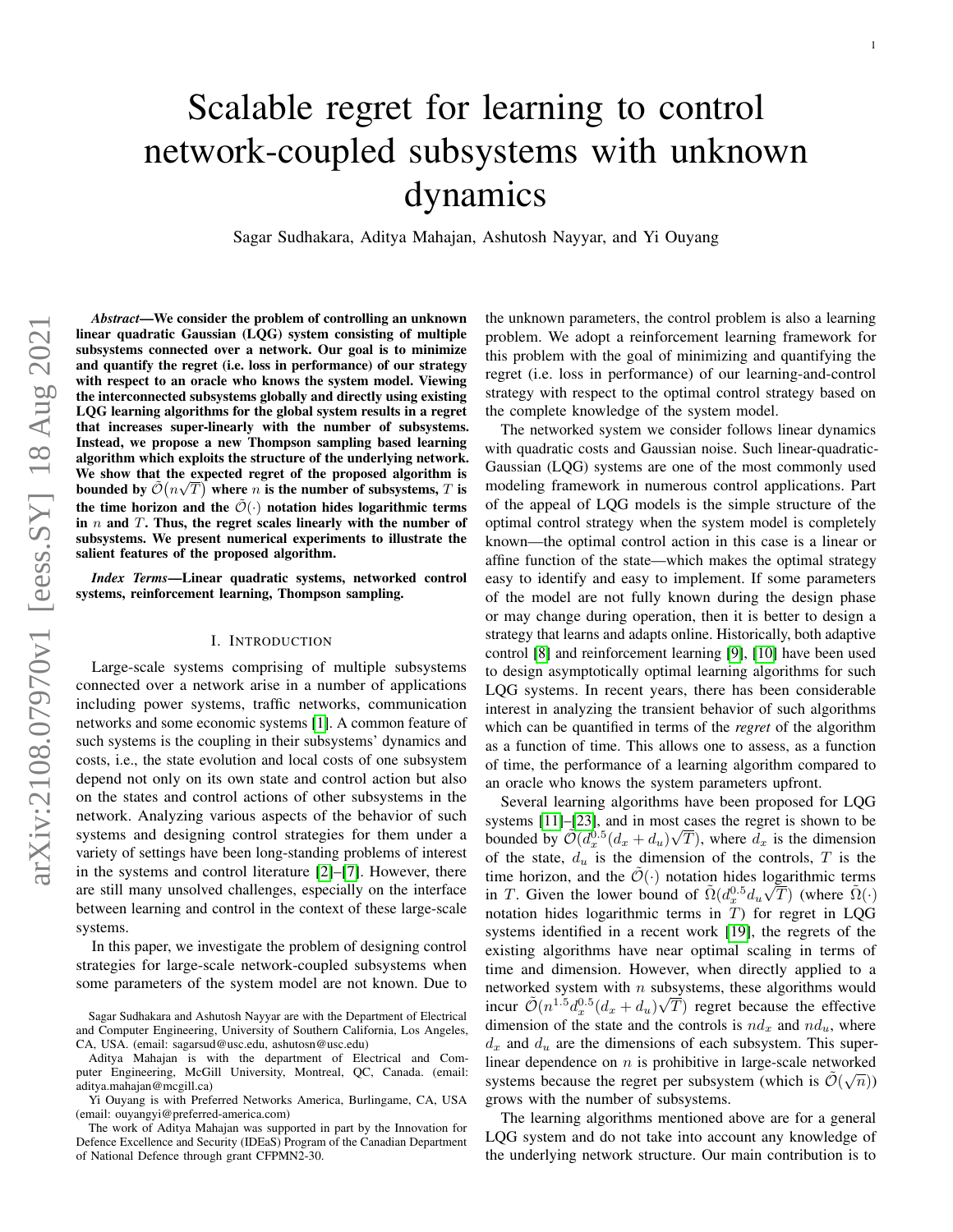show that by exploiting the structure of the network model, it is possible to design learning algorithms for large-scale networkcoupled subsystems where the regret does not grow superlinearly in the number of subsystems. In particular, we utilize a spectral decomposition technique, recently proposed in [\[24\]](#page-9-7), to decompose the large-scale system into  $L$  decoupled systems, where  $L$  is the rank of the coupling matrix corresponding to the underlying network. Using the decoupled systems, we propose a Thompson sampling based algorithm with  $\tilde{\mathcal{O}}(n)$  $d_x^{0.5}(d_x + d_u)\sqrt{T})$  regret bound.

*a) Related work:* Broadly speaking, three classes of lowregret learning algorithms have been proposed for LQG systems: certainty equivalence (CE) based algorithms, optimism in the face of uncertainty (OFU) based algorithms, and Thompson sampling (TS) based algorithms. CE is a classical adaptive control algorithm [\[8\]](#page-9-1). Recent papers [\[16\]](#page-9-8)–[\[20\]](#page-9-9) have established near optimal high probability bounds on regret for CE-based algorithms. OFU-based algorithms are inspired by the OFU principle for multi-armed bandits [\[25\]](#page-9-10). Starting with the work of [\[11\]](#page-9-4), [\[12\]](#page-9-11), most of the papers following the OFU approach [\[13\]](#page-9-12)–[\[15\]](#page-9-13) also provide similar high probability regret bounds. TS-based algorithms are inspired by TS algorithm for multi-armed bandits [\[26\]](#page-9-14). Most papers following this approach [\[20\]](#page-9-9)–[\[23\]](#page-9-5) establish bounds on expected Bayesian regret of similar near-optimal orders. As argued earlier, most of these papers show that the regret scales super-linearly with the number of subsystems and are, therefore, of limited value for large-scale systems.

There is an emerging literature on learning algorithms for networked systems both for LQG models [\[27\]](#page-9-15)–[\[29\]](#page-9-16) and MDP models [\[30\]](#page-9-17)–[\[33\]](#page-9-18). The papers on LQG models propose distributed value- or policy-based learning algorithms and analyze their convergence properties, but they do not characterize their regret. Some of the papers on MDP models [\[32\]](#page-9-19), [\[33\]](#page-9-18) do characterize regret bounds for OFU and TS-based learning algorithms but these bounds are not directly applicable to the LQG model considered in this paper.

An important special class of network-coupled systems is mean-field coupled subsystems [\[34\]](#page-9-20), [\[35\]](#page-9-21). There has been considerable interest in reinforcement learning for mean-field models [\[36\]](#page-9-22)–[\[38\]](#page-9-23), but most of the literature does not consider regret. The basic mean-field coupled model can be viewed as a special case of the network-coupled subsystems considered in this paper (see Sec. [VI-A\)](#page-7-0). In a preliminary version of this paper [\[39\]](#page-9-24), we proposed a TS-based algorithm for mean-field coupled subsystems which has a  $\mathcal{O}((1+1/n)\sqrt{T})$  regret per subsystem. The current paper extends the TS-based algorithm to general network-coupled subsystems and establishes scalable regret bounds for arbitrarily coupled networks.

*b) Organization:* The rest of the paper is organized as follows. In Section [II,](#page-1-0) we introduce the model of networkcoupled subsystems. In Section [III,](#page-2-0) we summarize the spectral decomposition idea and the resulting scalable method for synthesizing optimal control strategy when the model parameters are known. Then, in Section [IV,](#page-4-0) we consider the learning problem for unknown network-coupled subsystems and present a TS-based learning algorithm with scalable regret bound. We subsequently provide regret analysis in Section [V](#page-6-0) and numerical

experiments in Section [VI.](#page-7-1) We conclude in Section [VII.](#page-8-2)

*c*) *Notation:* The notation  $A = [a^{ij}]$  means that  $a^{ij}$  is the  $(i, j)$ th element of the matrix A. For a matrix A,  $A^{\mathsf{T}}$  denotes its transpose. Given matrices (or vectors)  $A_1, \ldots, A_n$  with the same number of rows,  $[A_1, \ldots, A_n]$  denotes the matrix formed by horizontal concatenation. For a random vector  $v$ ,  $var(v)$ denotes its covariance matrix. The notation  $\mathcal{N}(\mu, \Sigma)$  denotes the multivariate Gaussian distribution with mean vector  $\mu$  and covariance matrix Σ.

For stabilizable  $(A, B)$  and positive definite matrices  $Q, R$ ,  $DARE(A, B, Q, R)$  denotes the unique positive semidefinite solution of the discrete time algebraic Riccati equation (DARE), which is given as

$$
S = AT SA - (AT SB)(R + BT SB)-1(BT SA) + Q.
$$

#### II. MODEL OF NETWORK-COUPLED SUBSYSTEMS

<span id="page-1-0"></span>We start by describing a minor variation of a model of network-coupled subsystems proposed in [\[24\]](#page-9-7). The model in [\[24\]](#page-9-7) was described in continuous time. We translate the model and the results to discrete time.

# *A. System model*

*1) Graph stucture:* Consider a network consisting of n subsystems/agents connected over an undirected weighted graph denoted by  $G(N, E, W_G)$ , where  $N = \{1, \ldots, n\}$  is the set of nodes,  $E \subseteq N \times N$  is the set of edges, and  $W_{\mathcal{G}} = [w^{ij}] \in \mathbb{R}^{n \times n}$  is the weighted adjacency matrix. Let  $M = [m^{ij}] \in \mathbb{R}^{n \times n}$  be a symmetric coupling matrix corresponding to the underlying graph  $G$ . For instance,  $M$  may represent the underlying adjacency matrix (i.e.,  $M = W<sub>G</sub>$ ) or the underlying Laplacian matrix (i.e.,  $M = \text{diag}(W_{\mathcal{G}} \mathbb{1}_n)$  –  $W_G$ ).

*2) State and dynamics:* The states and control actions of agents take values in  $\mathbb{R}^{d_x}$  and  $\mathbb{R}^{d_u}$ , respectively. For agent  $i \in N$ , we use  $x_t^i \in \mathbb{R}^{d_x}$  and  $u_t^i \in \mathbb{R}^{d_u}$  to denote its state and control action at time t.

The system starts at a random initial state  $x_1 = (x_1^i)_{i \in N}$ , whose components are independent across agents. For agent  $i$ , the initial state  $x_1^i \sim \mathcal{N}(0, \Xi_1^i)$ , and at any time  $t \geq 1$ , the state evolves according to

$$
x_{t+1}^i = Ax_t^i + Bu_t^i + Dx_t^{\mathcal{G},i} + Eu_t^{\mathcal{G},i} + w_t^i,
$$
 (1)

where  $x_t^{\mathcal{G},i}$  and  $u_t^{\mathcal{G},i}$  are the locally perceived influence of the network on the state of agent  $i$  and are given by

$$
x_t^{\mathcal{G},i} = \sum_{j \in N} m^{ij} x_t^j \quad \text{and} \quad u_t^{\mathcal{G},i} = \sum_{j \in N} m^{ij} u_t^j, \tag{2}
$$

A, B, D, E are matrices of appropriate dimensions, and  ${w_t^i}_{t\geq 1, i}$  ∈ N, are i.i.d. zero-mean Gaussian processes which are independent of each other and the initial state. In particular,  $w_t^i \in \mathbb{R}^{d_x}$  and  $w_t^i \sim \mathcal{N}(0, W)$ . We call  $x_t^{\mathcal{G}, i}$  and  $u_t^{\mathcal{G}, i}$  the *network-field* of the states and control actions at node i at time t.

Thus, the next state of agent  $i$  depends on its current local state and control action, the current network-field of the states and control actions of the system, and the current local noise.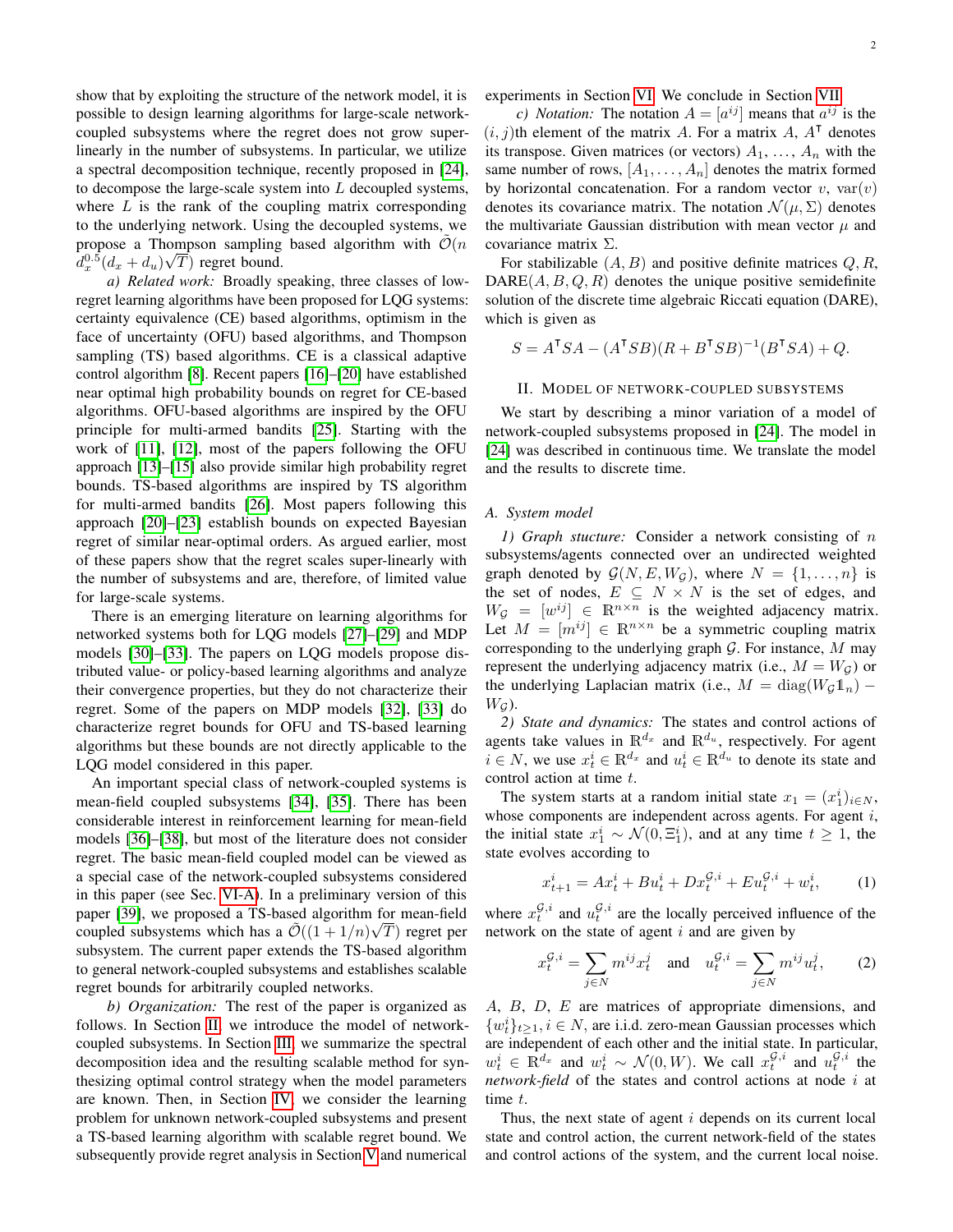We follow the same atypical representation of the "vectorized" dynamics as used in [\[24\]](#page-9-7). Define  $x_t$  and  $u_t$  as the global state and control actions of the system:

$$
x_t = [x_t^1, \dots, x_t^n]
$$
 and  $u_t = [u_t^1, \dots, u_t^n]$ .

We also define  $w_t = [w_t^1, \dots, w_t^n]$ . Similarly, define  $x_t^{\mathcal{G}}$  and  $u_t^{\mathcal{G}}$  as the global network field of states and actions:

$$
x_t^{\mathcal{G}} = [x_t^{\mathcal{G},1}, \ldots, x_t^{\mathcal{G},n}]
$$
 and  $u_t^{\mathcal{G}} = [u_t^{\mathcal{G},1}, \ldots, u_t^{\mathcal{G},n}].$ 

Note that  $x_t, x_t^{\mathcal{G}}, w_t \in \mathbb{R}^{d_x \times n}$  and  $u_t, u_t^{\mathcal{G}} \in \mathbb{R}^{d_u \times n}$  are matrices and not vectors. The global system dynamics may be written as:

$$
x_{t+1} = Ax_t + Bu_t + Dx_t^{\mathcal{G}} + Eu_t^{\mathcal{G}} + w_t.
$$
 (3)

Furthermore, we may write

$$
x_t^{\mathcal{G}} = x_t M^{\mathsf{T}} = x_t M
$$
 and  $u_t^{\mathcal{G}} = u_t M^{\mathsf{T}} = u_t M$ .

*3) Per-step cost:* At any time t the system incurs a per-step cost given by

$$
c(x_t, u_t) = \sum_{i \in N} \sum_{j \in N} [h_x^{ij}(x_t^i)^\mathsf{T} Q(x_t^j) + h_u^{ij}(u_t^i)^\mathsf{T} R(u_t^j)] \quad (4)
$$

where  $Q$  and  $R$  are matrices of appropriate dimensions and  $h_x^{ij}$  and  $h_y^{ij}$  are real valued weights. Let  $H_x = [h_x^{ij}]$  and  $H_u = [h_u^{ij}]$ . It is assumed that the weight matrices  $H_x$  and  $H_u$  are polynomials of  $M$ , i.e.,

<span id="page-2-1"></span>
$$
H_x = \sum_{k=0}^{K_x} q_k M^k \quad \text{and} \quad H_u = \sum_{k=0}^{K_u} r_k M^k \tag{5}
$$

where  $K_x$  and  $K_u$  denote the degrees of the polynomials and  ${q_k}_{k=0}^{K_x}$  and  ${r_k}_{k=0}^{K_u}$  are real-valued coefficients.

The assumption that  $H_x$  and  $H_u$  are polynomials of M captures the intuition that the per-step cost respects the graph structure. In the special case when  $H_x = H_u = I$ , the per-step cost is decoupled across agents. When  $H_x = H_u = I + M$ , the per-step cost captures a cross-coupling between one-hop neighbors. Similarly, when  $H_u = I + M + M^2$ , the per-step cost captures a cross-coupling between one- and two-hop neighbors. See [\[24\]](#page-9-7) for more examples of special cases of the per-step cost defined above.

# *B. Assumptions on the model*

Since  $M$  is real and symmetric, it has real eigenvalues. Let L denote the rank of M and  $\lambda^1, \ldots, \lambda^L$  denote the non-zero eigenvalues. For ease of notation, for  $\ell \in 1, \ldots, L$ , define

$$
q^{\ell} = \sum_{k=0}^{K_x} q_k(\lambda^{\ell})^k \quad \text{and} \quad r^{\ell} = \sum_{k=0}^{K_u} r_k(\lambda^{\ell})^k,
$$

where  ${q_k}_{k=0}^{K_x}$  and  ${r_k}_{k=0}^{K_u}$  are the coefficients in [\(5\)](#page-2-1). Furthermore, for  $\ell \in \{1, \ldots, L\}$ , define:

$$
A^{\ell} = A + \lambda^{\ell} D \quad \text{and} \quad B^{\ell} = B + \lambda^{\ell} E.
$$

We impose the following assumptions:

(A1) The systems  $(A, B)$  and  $\{(A^{\ell}, B^{\ell})\}_{\ell=1}^{L}$  are stabilizable.

- $(A2)$  The matrices Q and R are symmetric and positive definite.
- (A3) The parameters  $q_0$ ,  $r_0$ ,  $\{q^{\ell}\}_{\ell=1}^L$ , and  $\{r^{\ell}\}_{\ell=1}^L$  are strictly positive.

Assumption (A1) is a standard assumption. Assumptions (A2) and (A3) ensure that the per-step cost is strictly positive.

# *C. Admissible policies and performance criterion*

There is a system operator who has access to the state and action histories of all agents and who selects the agents' control actions according to a deterministic or randomized (and potentially history-dependent) policy

$$
u_t = \pi_t(x_{1:t}, u_{1:t-1}).\tag{6}
$$

Let  $\theta^{\mathsf{T}} = [A, B, D, E]$  denote the parameters of the system dynamics. The performance of any policy  $\pi = (\pi_1, \pi_2, \dots)$  is measured by the long-term average cost given by

<span id="page-2-3"></span>
$$
J(\pi; \theta) = \limsup_{T \to \infty} \frac{1}{T} \mathbb{E}^{\pi} \left[ \sum_{t=1}^{T} c(x_t, u_t) \right]. \tag{7}
$$

Let  $J(\theta)$  denote the minimum of  $J(\pi;\theta)$  over all policies.

We are interested in the setup where the graph coupling matix M, the cost coupling matrices  $H_x$  and  $H_y$ , and the cost matrices Q and R are known but the system dynamics  $\theta$  are unknown and there is a prior distribution on  $\theta$ . The Bayesian *regret* of a policy  $\pi$  operating for a horizon T is defined as

$$
R(T; \pi) := \mathbb{E}^{\pi} \left[ \sum_{t=1}^{T} c(x_t, u_t) - TJ(\theta) \right], \tag{8}
$$

where the expectation is with respect to the prior on  $\theta$ , the noise processes, the initial conditions, and the potential randomizations done by the policy  $\pi$ .

# <span id="page-2-0"></span>III. BACKGROUND ON SPECTRAL DECOMPOSITION OF THE SYSTEM

In this section, we summarize the main results of [\[24\]](#page-9-7), translated to the discrete-time model used in this paper.

The spectral decomposition described in [\[24\]](#page-9-7) relies on the spectral factorization of the graph coupling matrix  $M$ . Since  $M$  is a real and symmetric matrix with rank  $L$ , we can write it as

<span id="page-2-2"></span>
$$
M = \sum_{\ell=1}^{L} \lambda^{\ell} v^{\ell} (v^{\ell})^{\mathsf{T}}, \tag{9}
$$

where  $(\lambda^1, \dots, \lambda^L)$  are the non-zero eigenvalues of M and  $(v^1, \ldots, v^L)$  are the corresponding orthonormal eigenvectors.

We now present the decomposition of the dynamics and the cost based on [\(9\)](#page-2-2) as described in [\[24\]](#page-9-7).

### *A. Spectral decomposition of the dynamics and per-step cost*

For  $\ell \in \{1, 2, \ldots, L\}$ , define *eigenstates* and *eigencontrols* as

<span id="page-2-4"></span>
$$
x_t^{\ell} = x_t v^{\ell} (v^{\ell})^{\mathsf{T}} \quad \text{and} \quad u_t^{\ell} = u_t v^{\ell} (v^{\ell})^{\mathsf{T}}, \tag{10}
$$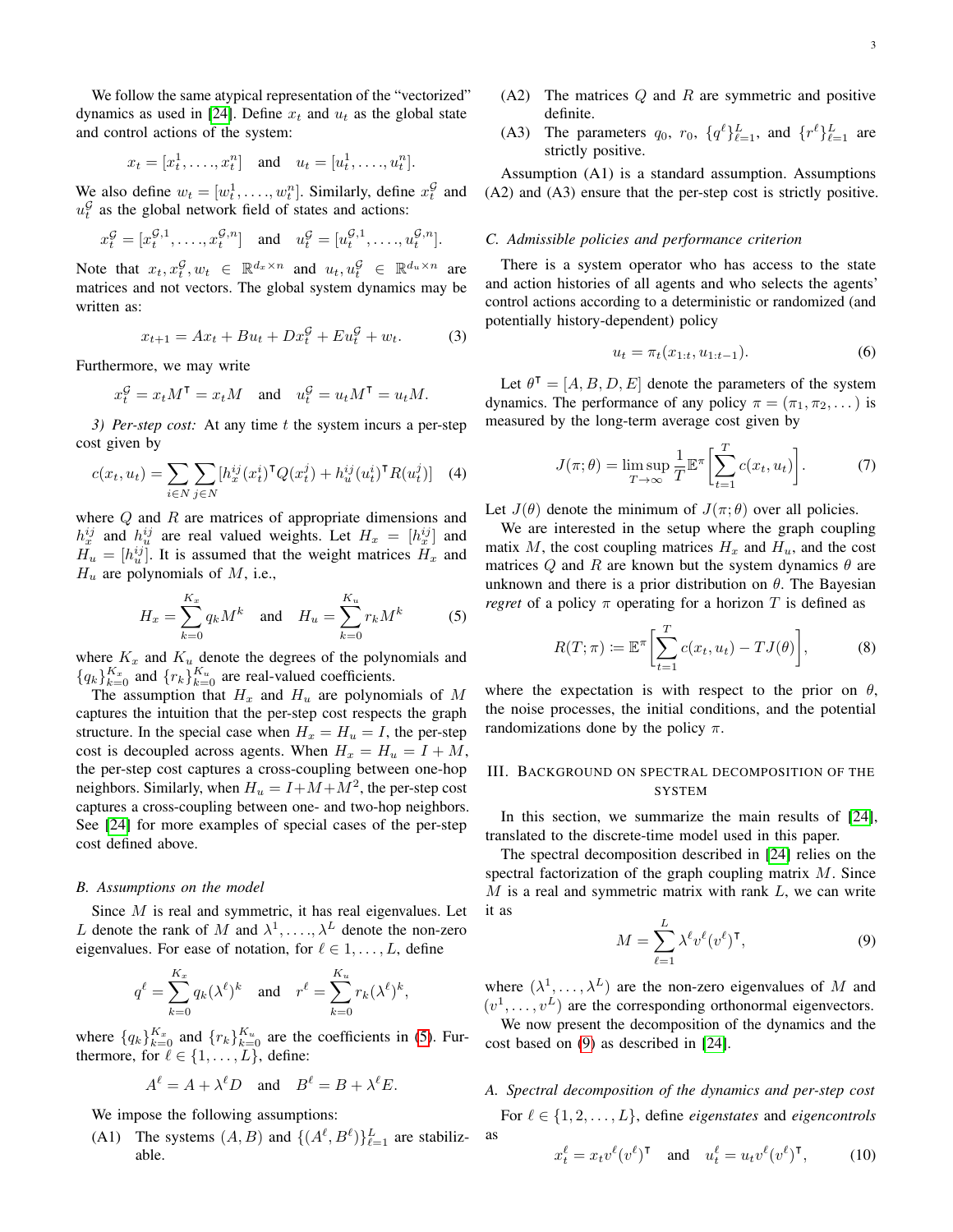4

respectively. Furthermore, define *auxiliary state* and *auxiliary control* as

<span id="page-3-9"></span>
$$
\breve{x}_t = x_t - \sum_{\ell=1}^L x_t^{\ell}
$$
 and  $\breve{u}_t = u_t - \sum_{\ell=1}^L u_t^{\ell}$ , (11)

respectively. Similarly, define  $w_t^{\ell} = w_t v^{\ell} (v^{\ell})^{\mathsf{T}}$ P pectively. Similarly, define  $w_t^{\ell} = w_t v^{\ell} (v^{\ell})^{\mathsf{T}}$  and  $\breve{w}_t = w_t - \frac{L}{\ell-1} w_t^{\ell}$ . Let  $x_t^{\ell,i}$  and  $u_t^{\ell,i}$  denote the *i*-th column of  $x_t^{\ell}$  and  $u_t^{\ell}$  respectively; thus we can write

$$
x_t^{\ell} = [x_t^{\ell,1}, \ldots, x_t^{\ell,n}]
$$
 and  $u_t^{\ell} = [u_t^{\ell,1}, \ldots, u_t^{\ell,n}].$ 

Similar interpretations hold for  $w_t^{\ell,i}$  and  $\breve{w}_t^i$ . Following [\[24,](#page-9-7) Lemma 2], we can show that for any  $i \in N$ ,

$$
\text{var}(w_t^{\ell,i}) = (v^{\ell,i})^2 W \quad \text{and} \quad \text{var}(\breve{w}_t^i) = (\breve{v}^i)^2 W, \tag{12}
$$

where  $(\check{v}^i)^2 = 1 - \sum_{\ell=1}^L (v^{\ell,i})^2$ . These covariances do not depend on time because the noise processes are i.i.d.

Using the same argument as in [\[24,](#page-9-7) Propositions 1 and 2], we can show the following.

**Proposition 1** *For each node*  $i \in N$ *, the state and control action may be decomposed as*

<span id="page-3-1"></span>
$$
x_t^i = \ddot{x}_t^i + \sum_{\ell=1}^L x_t^{\ell, i} \quad \text{and} \quad u_t^i = \ddot{u}_t^i + \sum_{\ell=1}^L u_t^{\ell, i} \tag{13}
$$

where the dynamics of eigenstate  $x_t^{\ell,i}$  depend only on  $u_t^{\ell,i}$  and  $w_t^{\ell,i}$ , and are given by

<span id="page-3-2"></span>
$$
x_{t+1}^{\ell,i} = (A + \lambda^{\ell} D) x_t^{\ell,i} + (B + \lambda^{\ell} E) u_t^{\ell,i} + w_t^{\ell,i}, \qquad (14)
$$

and the dynamics of the auxiliary state  $\breve{x}_t^i$  depend only on  $\breve{u}_t^i$ and  $\breve{w}_t^i$  and are given by

<span id="page-3-3"></span>
$$
\ddot{x}_{t+1}^i = A\ddot{x}_t^i + B\ddot{u}_t^i + \ddot{w}_t^i.
$$
 (15)

*Furthermore, the per-step cost decomposes as follows:*

$$
c(x_t, u_t) = \sum_{i \in N} \left[ q_0 \breve{c}(\breve{x}_t^i, \breve{u}_t^i) + \sum_{\ell=1}^L q^{\ell} c^{\ell}(x_t^{\ell, i}, u_t^{\ell, i}) \right]
$$
(16)

where<sup>[1](#page-3-0)</sup>

$$
\breve{c}(\breve{x}^i_t, \breve{u}^i_t) = (\breve{x}^i_t)^{\mathsf{T}} Q \breve{x}^i_t + \frac{r_0}{q_0} (\breve{u}^i_t)^{\mathsf{T}} R \breve{u}^i_t,
$$
  

$$
c^{\ell}(x^{ \ell, i}_t, u^{ \ell, i}_t) = (x^{ \ell, i}_t)^{\mathsf{T}} Q x^{ \ell, i}_t + \frac{r^{\ell}}{q^{\ell}} (u^{ \ell, i}_t)^{\mathsf{T}} R u^{ \ell, i}_t.
$$

#### <span id="page-3-8"></span>*B. Planning solution for network-coupled subsystems*

We now present the main result of [\[24\]](#page-9-7), which provides a scalable method to synthesize the optimal control policy when the system dynamics are known.

Based on Proposition [1,](#page-3-1) we can view the overall system as the collection of the following subsystems:

- *Eigen-system*  $(\ell, i)$ ,  $\ell \in \{1, ..., L\}$  and  $i \in N$  with state  $x_t^{\ell,i}$ , controls  $u_t^{\ell,i}$ , dynamics [\(14\)](#page-3-2), and per-step cost  $q^\ell c^\ell(x^{\ell,i},u^{\ell,i}).$
- *Auxiliary system*  $i, i \in N$ , with state  $\ddot{x}_t^i$ , controls  $\ddot{u}_t^i$ , dynamics [\(15\)](#page-3-3), and per-step cost  $\breve{q}_0\breve{c}(\breve{x}_t^i, \breve{u}_t^i)$ .

<span id="page-3-0"></span><sup>1</sup>Recall that (A3) ensures that  $q_0$  and  $\{q^{\ell}\}_{\ell=1}^L$  are strictly positive.

Let  $(\theta^{\ell})^{\mathsf{T}} = [A^{\ell}, B^{\ell}] := [(A + \lambda^{\ell}D), (B + \lambda^{\ell}E)], \ell \in$  $\{1, \ldots, L\}$ , and  $\theta^{\dagger} = [A, B]$  denote the parameters of the dynamics of the eigen and auxiliary systems, respectively. Then, for any policy  $\pi = (\pi_1, \pi_2, \dots)$ , the performance of the eigensystem  $(\ell, i), \ell \in \{1, \ldots, L\}$  and  $i \in N$ , is given by  $q^{\ell} J^{\ell,i}(\pi;\theta^{\ell}),$  where

$$
J^{\ell,i}(\pi;\theta^{\ell}) = \limsup_{T \to \infty} \frac{1}{T} \mathbb{E}^{\pi} \left[ \sum_{t=1}^{T} c(x_t^{\ell,i}, u_t^{\ell,i}) \right].
$$

Similarly, the performance of the auxiliary system  $i, i \in N$ , is given by  $\check{q}_0 \check{J}^i(\pi;\check{\theta})$ , where

$$
\breve{J}^{i}(\pi;\breve{\theta}) = \limsup_{T \to \infty} \frac{1}{T} \mathbb{E}^{\pi} \left[ \sum_{t=1}^{T} c(\breve{x}_{t}^{i}, \breve{u}_{t}^{i}) \right].
$$

Proposition [1](#page-3-1) implies that the overall performance of policy  $\pi$ can be decomposed as

<span id="page-3-4"></span>
$$
J(\pi;\theta) = \sum_{i \in N} q_0 \breve{J}^i(\pi;\breve{\theta}) + \sum_{i \in N} \sum_{\ell=1}^L q^{\ell} J^{\ell,i}(\pi;\theta^{\ell}). \tag{17}
$$

The key intuition behind the result of [\[24\]](#page-9-7) is as follows. By the certainty equivalence principle for LQ systems, we know that (when the system dynamics are known) the optimal control policy of a stochastic LQ system is the same as the optimal control policy of the corresponding deterministic LQ system where the noises  $\{w_t^i\}_{t\geq 1}$  are assumed to be zero. Note that when noises  $\{w_t^i\}_{t\geq 1}$  are zero, then the noises  $\{w_t^{\ell,i}\}_{t\geq 1}$ and  $\{\tilde{w}_t^i\}_{t\geq 1}$  of the eigen- and auxiliary-systems are also zero. This, in turn, implies that the dynamics of all the eigen- and auxiliary systems are decoupled. These decoupled dynamics along with the cost decoupling in [\(17\)](#page-3-4) imply that we can choose the controls  $\{u_t^{\ell,i}\}_{t\geq 1}$  for the eigensystem  $(\ell, i)$ ,  $\ell \in$  $\{1,\ldots,L\}$  and  $i \in N$ , to minimize<sup>[2](#page-3-5)</sup>  $J^{\ell,i}(\pi;\theta^{\ell})$  and choose the controls  $\{\check{u}_t^i\}_{t\geq 1}$  for the auxiliary system  $i, i \in N$ , to minimize<sup>[3](#page-3-6)</sup>  $\overrightarrow{J}^i(\pi,\check{\theta})$ . These optimization problems are standard optimal control problems. Therefore, similar to [\[24,](#page-9-7) Thoerem 3], we obtain the following result.

**Theorem 1** Let  $\check{S}$  and  $\{S^{\ell}\}_{\ell=1}^{L}$  be the solution of the following *discrete time algebraic Riccati equations (DARE):*

<span id="page-3-7"></span>
$$
\breve{S}(\breve{\theta}) = \text{DARE}(A, B, Q, \frac{r_0}{q_0}R),\tag{18a}
$$

*and for*  $l \in \{1, ..., L\}$ *,* 

$$
S^{\ell}(\theta^{\ell}) = \text{DARE}(A^{\ell}, B^{\ell}, Q, \frac{r^{\ell}}{q^{\ell}}R). \tag{18b}
$$

*Define the gains:*

$$
\breve{G}(\breve{\theta}) = -\big((B)^{\mathsf{T}}\breve{S}(\breve{\theta})B + \frac{r_0}{q_0}R\big)^{-1}(B)^{\mathsf{T}}\breve{S}(\breve{\theta})A,\qquad(19a)
$$

*and for*  $l \in \{1, ..., L\}$ ,

$$
G^{\ell}(\theta^{\ell}) = -\left( (B^{\ell})^{\mathsf{T}} S^{\ell}(\theta^{\ell}) B^{\ell} + \frac{r^{\ell}}{q^{\ell}} R \right)^{-1} (B^{\ell})^{\mathsf{T}} S^{\ell}(\theta^{\ell}) A^{\ell}.
$$
\n(19b)

<span id="page-3-5"></span><sup>2</sup>The cost of the eigensystem  $(\ell, i)$  is  $q^{\ell} J^{\ell, i}(\pi; \theta^{\ell})$ . From (A3), we know that  $q^{\ell}$  is positive. Therefore, minimizing  $q^{\ell} J^{\ell,i}(\pi;\theta^{\ell})$  is the same as minimizing  $J^{\ell,i}(\pi;\theta^{\ell}).$ 

<span id="page-3-6"></span><sup>3</sup>The same remark as footnote [2](#page-3-5) applies here.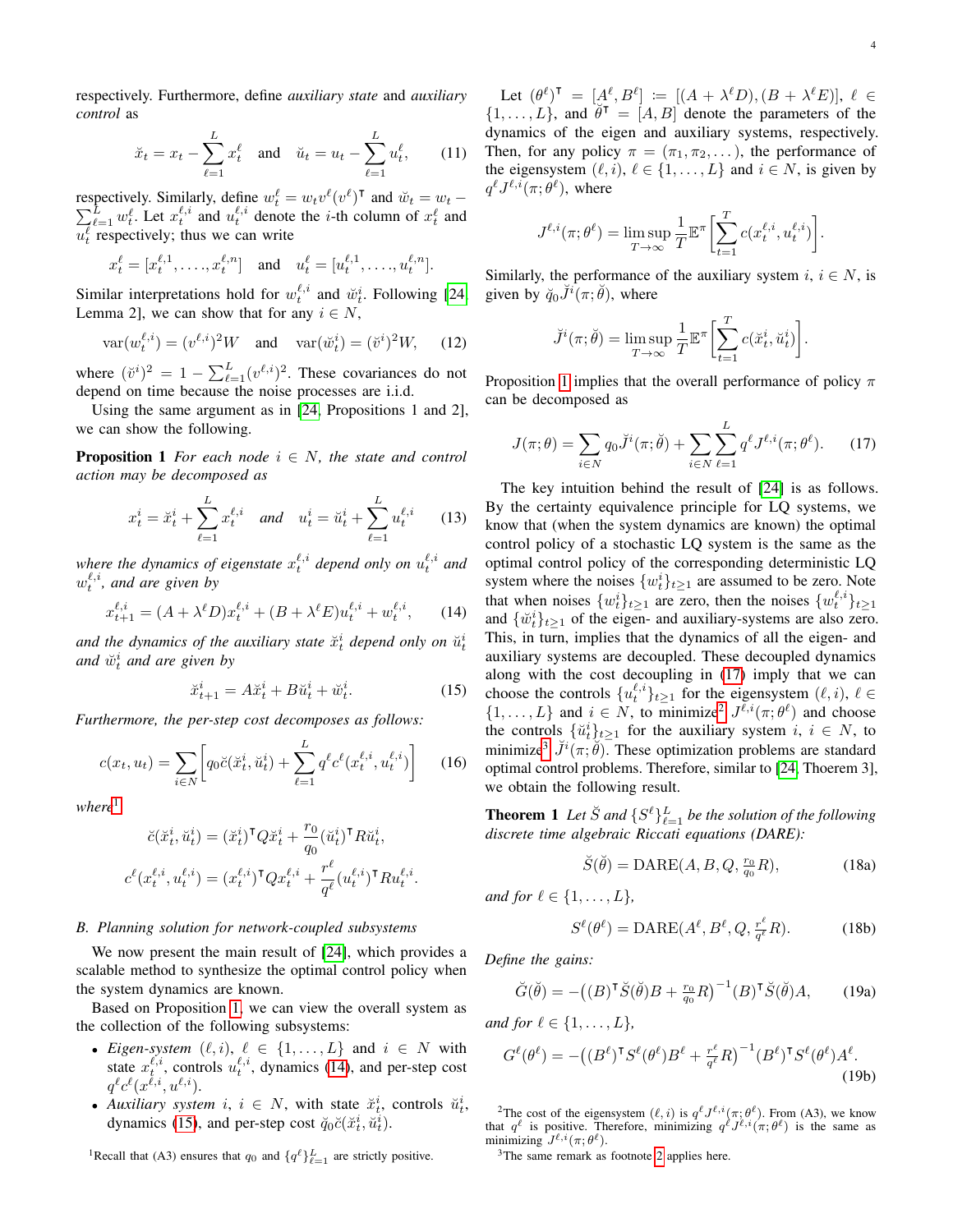*Then, under assumptions* (A1)–(A3)*, the policy*

$$
u_t^i = \breve{G}(\breve{\theta}) \breve{x}_t^i + \sum_{\ell=1}^L G^{\ell}(\theta^{\ell}) x_t^{\ell, i}
$$
 (20)

*minimizes the long-term average cost in* [\(7\)](#page-2-3) *over all admissible policies. Furthermore, the optimal performance is given by*

$$
J(\theta) = \sum_{i \in N} q_0 \breve{J}^i(\breve{\theta}) + \sum_{i \in N} \sum_{\ell=1}^L q^{\ell} J^{\ell, i}(\theta^{\ell}), \qquad (21)
$$

*where*

$$
\check{J}^i(\check{\theta}) = (\check{v}^i)^2 \operatorname{Tr}(W\check{S}) \tag{22}
$$

*and for*  $l \in \{1, ..., L\}$ *,* 

<span id="page-4-5"></span>
$$
J^{\ell,i}(\theta^{\ell}) = (v^{\ell,i})^2 \operatorname{Tr}(WS^{\ell}). \tag{23}
$$

# <span id="page-4-0"></span>IV. LEARNING FOR NETWORK-COUPLED SUBSYSTEMS

For the ease of notation, we define  $z_t^{\ell,i} = \text{vec}(x_t^{\ell,i}, u_t^{\ell,i})$  and  $\ddot{z}_t^i = \text{vec}(\ddot{x}_t^i, \ddot{u}_t^i)$ . Then, we can write the dynamics [\(14\)](#page-3-2), [\(15\)](#page-3-3) of the eigen and the auxiliary systems as

$$
x_{t+1}^{\ell,i} = (\theta^{\ell})^{\mathsf{T}} z_t^{\ell,i} + w_t^{\ell,i}, \quad \forall i \in \mathbb{N}, \forall \ell \in \{1, \dots, L\}, \quad (24a)
$$

$$
\breve{x}_{t+1}^i = (\breve{\theta})^\mathsf{T} \breve{z}_t^i + \breve{w}_t^i, \qquad \forall i \in N. \tag{24b}
$$

# *A. Simplifying assumptions*

We impose the following assumptions to simplify the description of the algorithm and the regret analysis.

- $(A4)$  The noise covariance W is a scaled identity matrix given by  $\sigma_w^2 I$ .
- (A5) For each  $i \in N$ ,  $\breve{v}^i \neq 0$ .

Assumption (A4) is commonly made in most of the literature on regret analysis of LQG systems. An implication of (A4) is that  $var(\check{w}_t^i) = (\check{\sigma}^i)^2 I$  and  $var(w_t^{\ell,i}) = (\check{\sigma}^{\ell,i})^2 I$ , where

<span id="page-4-6"></span>
$$
(\check{\sigma}^i)^2 = (\check{v}^i)^2 \sigma_w^2
$$
 and  $(\sigma^{\ell,i})^2 = (v^{\ell,i})^2 \sigma_w^2$ . (25)

Assumption (A5) is made to rule out the case where the dynamics of some of the auxiliary systems are deterministic.

# *B. Prior and posterior beliefs:*

We assume that the unknown parameters  $\check{\theta}$  and  $\{\theta^{\ell}\}_{\ell=1}^{L}$  lie in compact subsets  $\breve{\Theta}$  and  $\{\Theta^{\ell}\}_{\ell=1}^L$  of  $\mathbb{R}^{(d_x+d_u)\times d_x}$ . Let  $\breve{\theta}^{\vec{k}}$  denote the k-th column of  $\check{\theta}$ . Thus  $\check{\theta} = [\check{\theta}^1, \dots, \check{\theta}^{d_x}]$ . Similarly, let  $\theta^{\ell,k}$  denote the k-th column of  $\theta^{\ell}$ . Thus,  $\theta^{\ell} = [\theta^{\ell,1}, \dots, \theta^{\ell,d_x}].$ We use  $p|_{\Theta}$  to denote the restriction of probability distribution p on the set  $\Theta$ .

We assume that  $\ddot{\theta}$  and  $\{\theta^{\ell}\}_{\ell=1}^{L}$  are random variables that are independent of the initial states and the noise processes. Furthermore, we assume that the priors  $\check{p}_1$  and  $\{p_1^{\ell}\}_{\ell=1}^L$  on  $\check{\theta}$ and  $\{\theta^{\ell}\}_{\ell=1}^{L}$ , respectively, satisfy the following:

(A6)  $\tilde{p}_1$  is given as:

$$
\breve{p}_1(\breve{\theta}) = \left[ \prod_{k=1}^{d_x} \breve{\xi}_1^k(\breve{\theta}^k) \right] \Big|_{\breve{\Theta}}
$$

where for  $k \in \{1, \ldots, d_x\}$ ,  $\breve{\xi}_1^k = \mathcal{N}(\breve{\mu}_1^k, \breve{\Sigma}_1)$  with mean  $\mu_1^k \in \mathbb{R}^{d_x+d_u}$  and positive-definite covariance  $\sum_{1} \in \mathbb{R}^{(d_x+d_u)\times(d_x+d_u)}$ .

(A7) For each  $\ell \in \{1, \ldots, L\}$ ,  $p_1^{\ell}$  is given as:

$$
p_1^{\ell}(\theta^{\ell}) = \left[ \prod_{k=1}^{d_x} \xi_1^{\ell,k}(\theta^{\ell,k}) \right] \Big|_{\Theta^{\ell}}
$$

where for  $k \in \{1, \ldots, d_x\}, \xi_1^{\ell, k} = \mathcal{N}(\mu_1^{\ell, k}, \Sigma_1^{\ell})$ with mean  $\mu_1^{\ell,k} \in \mathbb{R}^{(d_x+d_u)}$  and positive-definite covariance  $\Sigma_1^{\ell} \in \mathbb{R}^{(d_x+d_u)\times(d_x+d_u)}$ .

These assumptions are similar to the assumptions on the prior in the recent literature on Thompson sampling for LQ systems [\[21\]](#page-9-25), [\[22\]](#page-9-26).

Our learning algorithm (and TS-based algorithms in general) keeps track of a posterior distribution on the unknown parameters based on observed data. Motivated by the nature of the planning solution (see Theorem [1\)](#page-3-7), we maintain separate posterior distributions on  $\ddot{\theta}$  and  $\{\theta^{\ell}\}_{\ell=1}^{L}$ . For each  $\ell$ , we select an subsystem  $i^{\ell}_*$  such that the  $i^{\ell}_*$ -th component of the eigenvector  $v^{\ell}$  is non-zero (i.e.  $v^{\ell, i_{*}^{\ell}} \neq 0$ ). At time t, we maintain a posterior distribution  $p_t^{\ell}$  on  $\theta^{\ell}$  based on the corresponding eigen state and action history of the  $i^{\ell}_*$ -th subsystem. In other words, for any Borel subset B of  $\mathbb{R}^{(d_x+d_u)\times d_x}$ ,  $p_t^{\ell}(B)$  gives the following conditional probability

$$
p_t^{\ell}(B) = \mathbb{P}(\theta^{\ell} \in B \mid x_{1:t}^{\ell, i_*^{\ell}}, u_{1:t-1}^{\ell, i_*^{\ell}}). \tag{26}
$$

<span id="page-4-2"></span>We maintain a separate posterior distribution  $\breve{p}_t$  on  $\dot{\theta}$  as follows. At each time  $t > 1$ , we select an subsystem  $j_{t-1} =$ arg  $\max_{i \in N} z_{t-1}^{i^{\text{T}}} \sum_{t=1}^{i^{\text{T}}} z_{t-1}^{i} / (\check{\sigma}_t^i)^2$ , where  $\Sigma_{t-1}$  is a covariance matrix defined recursively in Lemma [1](#page-4-1) below. Then, for any Borel subset B of  $\mathbb{R}^{(d_x+d_u)\times d_x}$ ,

$$
\breve{p}_t(B) = \mathbb{P}(\breve{\theta} \in B \mid \{\breve{x}_s^{j_s}, \breve{u}_s^{j_s}, \breve{x}_{s+1}^{j_s}\}_{1 \le s < t}\}), \quad (27)
$$

See [\[39\]](#page-9-24) for a discussion on the rule to select  $j_{t-1}$ .

<span id="page-4-1"></span>**Lemma 1** The posterior distributions  $p_t^{\ell}$ ,  $\ell \in \{1, 2, ..., L\}$ , *and*  $\breve{p}_t$  *are given as follows:* 

1)  $p_1^{\ell}$  is given by Assumption (A7) and for any  $t \geq 1$ ,

$$
p_{t+1}^{\ell}(\theta^{\ell}) = \left[ \prod_{k=1}^{d_x} \xi_{t+1}^{\ell,k}(\theta^{\ell,k}) \right] \bigg|_{\Theta^{\ell}},
$$

<span id="page-4-3"></span> $where for k \in \{1, ..., d_x\}, \xi_{t+1}^{\ell,k} = \mathcal{N}(\mu_{t+1}^{\ell,k}, \Sigma_{t+1}^{\ell}), and$ 

$$
\mu_{t+1}^{\ell} = \mu_t^{\ell} + \frac{\Sigma_t^{\ell} z_t^{\ell, i_*^{\ell}} \left( x_{t+1}^{\ell, i_*^{\ell}} - (\mu_t^{\ell})^{\mathsf{T}} z_t^{\ell, i_*^{\ell}} \right)^{\mathsf{T}}}{(\sigma^{\ell, i_*^{\ell}})^2 + (z_t^{\ell, i_*^{\ell}})^{\mathsf{T}} \Sigma_t^{\ell} z_t^{\ell, i_*^{\ell}}}, \tag{28a}
$$
\n
$$
(\Sigma_{t+1}^{\ell})^{-1} = (\Sigma_t^{\ell})^{-1} + \frac{1}{(\sigma^{\ell, i_*^{\ell}})^2} z_t^{\ell, i_*^{\ell}} (z_t^{\ell, i_*^{\ell}})^{\mathsf{T}}, \tag{28b}
$$

where, for each t,  $\mu_t^{\ell}$  denotes the matrix  $[\mu_t^{\ell,1}, \ldots, \mu_t^{\ell,d_x}].$ 2)  $\widetilde{p}_1$  *is given by Assumption (A6) and for any*  $t \geq 1$ *,* 

$$
\breve{p}_{t+1}(\breve{\theta}) = \left[ \prod_{k=1}^{d_x} \breve{\xi}_{t+1}^k(\breve{\theta}^k) \right] \Big|_{\breve{\Theta}},
$$

<span id="page-4-4"></span>where for  $k \in \{1, \ldots, d_x\}$ ,  $\breve{\xi}_{t+1}^k = \mathcal{N}(\breve{\mu}_{t+1}^k, \breve{\Sigma}_{t+1})$ , and

<span id="page-4-7"></span>
$$
\breve{\mu}_{t+1} = \breve{\mu}_t + \frac{\breve{\Sigma}_t \breve{z}_t^{j_t} \left( \breve{x}_{t+1}^{j_t} - (\breve{\mu}_t)^{\mathsf{T}} \breve{z}_t^{j_t} \right)^{\mathsf{T}}}{(\breve{\sigma}^{j_t})^2 + (\breve{z}_t^{j_t})^{\mathsf{T}} \breve{\Sigma}_t \breve{z}_t^{j_t}}, \quad (29a)
$$

$$
(\breve{\Sigma}_{t+1})^{-1} = (\breve{\Sigma}_t)^{-1} + \frac{1}{(\breve{\sigma}^{j_t})^2} \breve{z}_t^{j_t} (\breve{z}_t^{j_t})^{\mathsf{T}}.
$$
 (29b)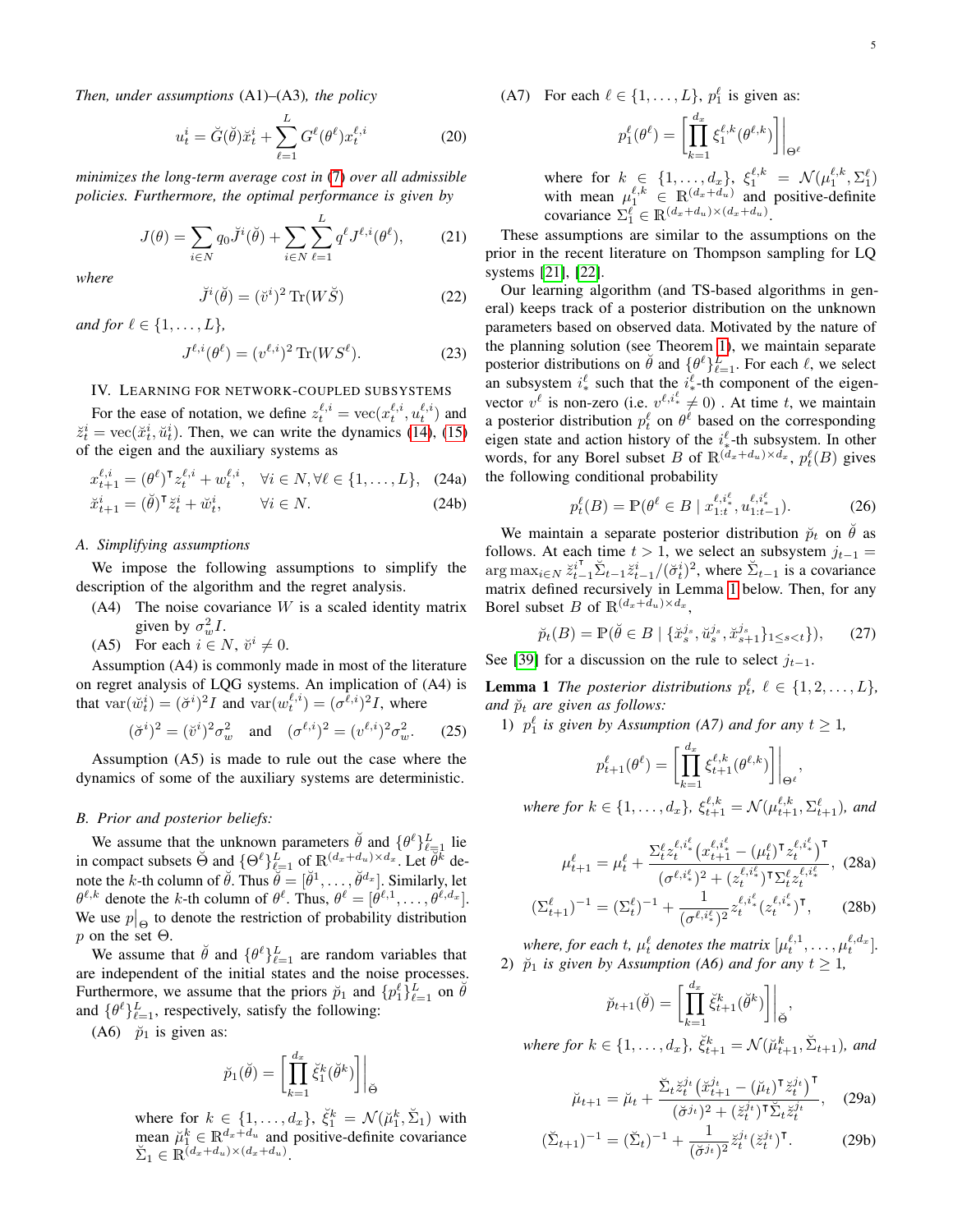PROOF Note that the dynamics of  $x_t^{\ell,i^{\ell}_*}$  and  $\check{x}_t^i$  in [\(24\)](#page-4-2) are linear and the noises  $w_t^{\ell,i^{\ell}_{*}}$  and  $\breve{w}_t^{i}$  are Gaussian. Therefore, the result follows from standard results in Gaussian linear regression [\[40\]](#page-9-27).

# *C. The Thompson sampling algorithm:*

We propose a Thompson sampling based algorithm called Net-TSDE which is inspired by the TSDE (Thompson sampling with dynamic episodes) algorithm proposed in [\[21\]](#page-9-25), [\[22\]](#page-9-26) and the structure of the optimal planning solution described in Sec. [III-B.](#page-3-8) The Thompson sampling part of our algorithm is modeled after the modification of TSDE presented in [\[41\]](#page-9-28).

The Net-TSDE algorithm consists of a coordinator  $\mathcal C$  and  $|L| + 1$  *actors*: an auxiliary actor  $\breve{\mathcal{A}}$  and an eigen actor  $\mathcal{A}^{\ell}$  for each  $\ell \in \{1, 2, \ldots, L\}$ . These actors are described below and the whole algorithm is presented in Algorithm [1.](#page-5-0)

- At each time, the coordinator  $C$  observes the current global state  $x_t$ , computes the eigenstates  $\{x_t^{\ell}\}_{\ell=1}^L$  and the auxiliary states  $\ddot{x}_t$ , and sends the eigenstate  $x_t^{\ell}$  to the eigen actor  $\mathcal{A}^{\ell}$ ,  $\ell \in \{1, ..., L\}$ , and sends the auxiliary state  $\check{x}_t$  to the auxiliary actor  $\check{A}$ . The eigen actor  $\mathcal{A}^{\ell}$ ,  $\ell \in \{1, \ldots, L\}$ , computes the eigencontrol  $u_t^{\ell}$ and the auxiliary actor  $\tilde{A}$  computes the auxiliary control  $\check{u}_t$  (as per the details presented below) and both send their computed controls back to the coordinator  $C$ . The coordinator then computes and executes the control action  $u_t^i = \sum_{\ell=1}^L u_t^{\ell,i} + \check{u}_t^i$  for each subsystem  $i \in N$ .
- The eigen actor  $\mathcal{A}^{\ell}$ ,  $\ell \in \{1, \ldots, L\}$ , maintains the posterior  $p_t^{\ell}$  on  $\theta^{\ell}$  according to [\(28\)](#page-4-3). The actor works in episodes of dynamic length. Let  $t_k^{\ell}$  and  $T_k^{\ell}$  denote the starting time and the length of episode  $k$ , respectively. Each episode is of a minimum length  $T^{\ell}_{\min} + 1$ , where  $T_{\min}^{\ell}$  is chosen as described in [\[41\]](#page-9-28). Episode k ends if the determinant of covariance  $\Sigma_t^{\ell}$  falls below half of its value at time  $t_k^{\ell}$  (i.e.,  $\det(\Sigma_t^{\ell}) < \frac{1}{2} \det \Sigma_{t_k^{\ell}}$ ) or if the length of the episode is one more than the length of the previous episode (i.e.,  $t - t_k^{\ell} > T_{k-1}^{\ell}$ ). Thus,

$$
t_{k+1}^{\ell} = \min\left\{t > t_k^{\ell} + T_{\min}^{\ell} \left| \frac{t - t_k^{\ell} > T_{k-1}^{\ell}}{\det \Sigma_t^{\ell} < \frac{1}{2} \det \Sigma_{t_k^{\ell}}} \right.\right\}
$$

At the beginning of episode k, the eigen actor  $\mathcal{A}^{\ell}$  samples a parameter  $\theta_k^{\ell}$  according to the posterior distribution  $p_{t_k^{\ell}}^{\ell}$ . During episode k, the eigen actor  $\mathcal{A}^{\ell}$  generates the eigen controls using the sampled parameter  $\theta_k^{\ell}$ , i.e.,  $u_t^{\ell} =$  $G^\ell(\theta_k^\ell)x_t^\ell.$ 

• The auxiliary actor  $\tilde{A}$  is similar to the eigen actor. Actor A maintains the posterior  $\breve{p}_t$  on  $\theta$  according to [\(29\)](#page-4-4). The actor works in episodes of dynamic length. The episodes of the auxiliary actor  $\tilde{A}$  and the eigen actors  $\mathcal{A}^{\ell}, \ell \in \{1, 2, \ldots, L\},$  are separate from each other.<sup>[4](#page-5-1)</sup> Let  $\check{t}_k$  and  $\check{T}_k$  denote the starting time and the length of episode  $k$ , respectively. Each episode is of a minimum length  $\tilde{T}_{\min}+1$ , where  $\tilde{T}_{\min}$  is chosen as described in [\[41\]](#page-9-28).

# <span id="page-5-0"></span>Algorithm 1 Net-TSDE

- 1: **initialize eigen actor:**  $\Theta^{\ell}$ ,  $(\mu_1^{\ell}, \Sigma_1^{\ell})$ ,  $t_0^{\ell} = -T_{\min}$ ,  $T_{-1}^{\ell} =$  $T_{\text{min}}, k = 0, \theta_k^{\ell} = 0$
- 2: initialize auxiliary actor:  $\breve{\Theta}$ ,  $(\breve{\mu}_1, \breve{\Sigma}_1)$ ,  $\breve{t}_0 = -T_{\text{min}}$ ,  $\breve{T}_{-1} = T_{\text{min}}, k = 0, \breve{\theta}_k = 0.$
- 3: for  $t = 1, 2, ...$  do
- 4: observe  $x_t$
- 5: compute  $\{x_t^{\ell}\}_{\ell=1}^L$  and  $\breve{x}_t$  using [\(10\)](#page-2-4) and [\(11\)](#page-3-9).
- 6: **for**  $\ell = 1, 2, ..., L$  **do**
- 7:  $u_t^{\ell} \leftarrow \text{EIGEN-ACTOR}(x_t^{\ell})$
- 8:  $\check{u}_t \leftarrow \text{AUXILIARY-ACTOR}(\check{x}_t)$
- 9: for  $i \in N$  do
- 10: Subsystem *i* applies control  $u_t^i = u_t^{\ell,i} + \breve{u}_t^i$

1: **function** EIGEN-ACTOR $(x_t^{\ell})$ 

- 2: global var  $t$
- 3: Update  $p_t^{\ell}$  according [\(28\)](#page-4-3)
- 4: **if**  $(t t_k^{\ell} > T_{\min})$  and
- 5:  $((t \tilde{t}_k^{\ell} > T_{k-1}^{\ell}) \text{ or } (\det \Sigma_t^{\ell} < \frac{1}{2} \det \Sigma_{t_k^{\ell}}))$ 6: then
- 7: T

$$
T_k^{\ell} \leftarrow t - t_k^{\ell}, \ k \leftarrow k + 1, \ t_k^{\ell} \leftarrow t
$$

8: sample  $\theta_k^{\ell} \sim p_t^{\ell}$ 9: **return**  $G^{\ell}(\theta_k^{\ell})x_t^{\ell}$ 

1: function AUXILIARY-ACTOR $(\breve{x}_t)$ 

- 2: global var  $t$
- 3: Update  $\breve{p}_t$  according [\(29\)](#page-4-4)
- 4: **if**  $(t \breve{t}_k > T_{\min})$  and
- 5:  $((t \check{t}_k > \check{T}_{k-1}) \text{ or } (\det \check{\Sigma}_t < \frac{1}{2} \det \check{\Sigma}_{t_k^{\ell}}))$
- 6: then
- 7:  $\breve{T}_k \leftarrow t \breve{t}_k, k \leftarrow k + 1, \breve{t}_k \leftarrow t$
- 8: sample  $\ddot{\theta}_k \sim \ddot{p}_t$
- 9: return  $\breve{G}(\breve{\theta}_k)\breve{x}_t$

The termination condition for each episode is similar to that of the eigen actor  $\mathcal{A}^{\ell}$ . In particular,

$$
\breve{t}_{k+1} = \min \left\{ t > \breve{t}_k + \breve{T}_{\min} \middle| \begin{aligned} t - \breve{t}_k > \breve{T}_{k-1} & \text{or} \\ \det \breve{\Sigma}_t < \frac{1}{2} \det \breve{\Sigma}_{\breve{t}_k} \end{aligned} \right\}
$$

At the beginning of episode k, the auxillary actor  $\tilde{\mathcal{A}}$ samples a parameter  $\theta_k$  from the posterior distribution  $\breve{p}_{\breve{t}_k}$ . During episode k, the auxiliary actor  $\breve{\mathcal{A}}$  generates the auxiliary controls using the the sampled parameter  $\ddot{\theta}_k$ , i.e.,  $\breve{u}_t = \breve{G}(\breve{\theta}_k)\breve{x}_t$ .

Note that the algorithm does not depend on the horizon T.

#### *D. Regret bounds:*

We impose the following assumption to ensure that the closed loop dynamics of the eigenstates and the auxiliary states of each subsystem are stable.

(A8) There exists a positive number  $\delta \in (0,1)$  such that • for any  $\ell \in \{1, 2, ..., L\}$  and  $\theta^{\ell}, \phi^{\ell} \in \Theta^{\ell}$  where  $(\theta^{\ell})^{\mathsf{T}} = [A^{\ell}_{\theta^{\ell}}, B^{\ell}_{\theta^{\ell}}],$  we have  $\rho(A_{\theta^{\ell}}^{\ell} + B_{\theta^{\ell}}^{\ell} G^{\ell}(\phi^{\ell})) \leq \delta.$ 

<span id="page-5-1"></span><sup>&</sup>lt;sup>4</sup>The episode count  $k$  is used as a local variable for each actor.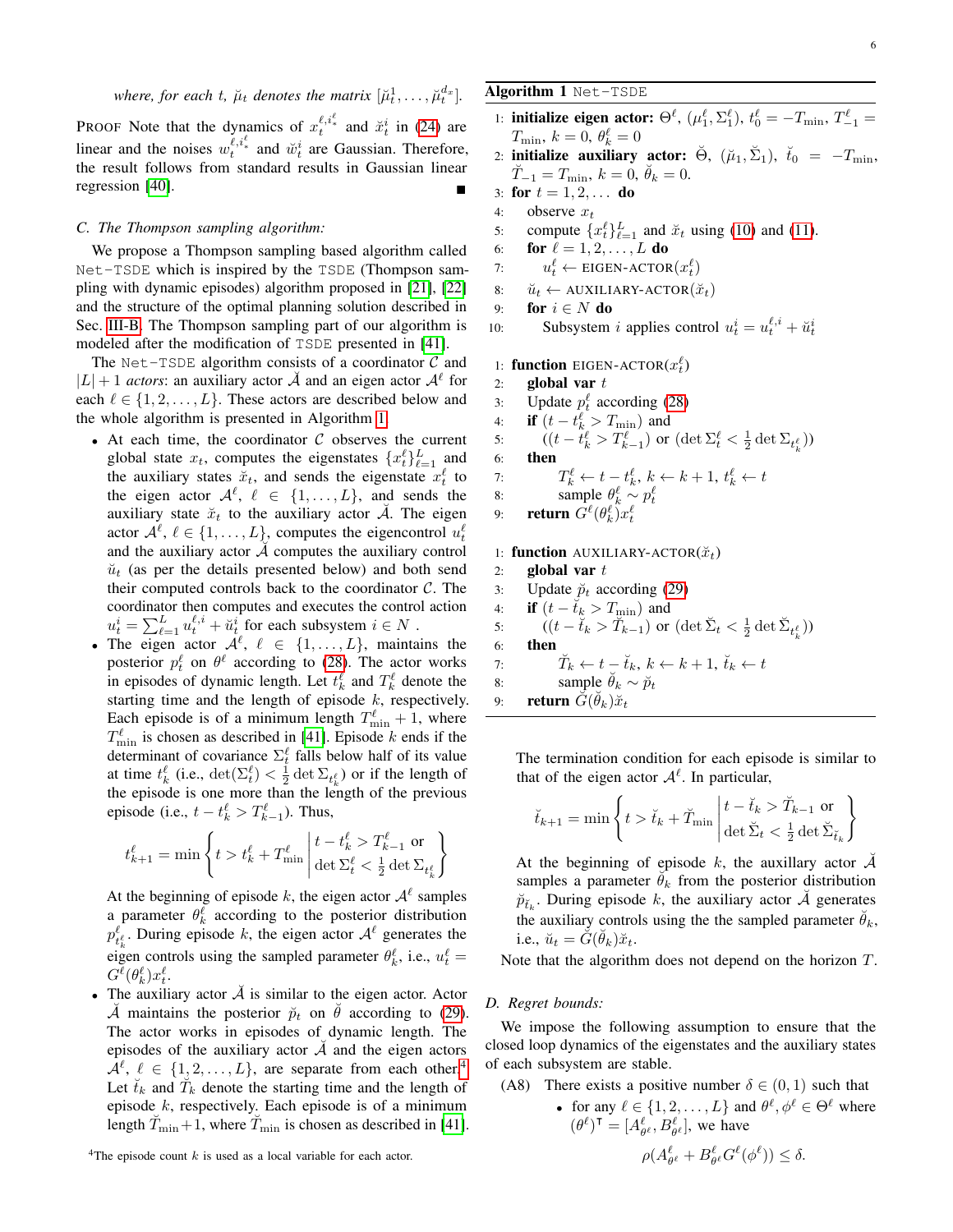• for any  $\check{\theta}, \check{\phi} \in \check{\Theta}$ , where  $(\check{\theta})^{\mathsf{T}} = [A_{\check{\theta}}, B_{\check{\theta}}]$ , we and, for  $\ell \in \{1, ..., L\}$ , have

$$
\rho(A_{\breve{\theta}} + B_{\breve{\theta}}\breve{G}(\breve{\phi})) \le \delta.
$$

This assumption is similar to an assumption made in [\[41\]](#page-9-28) for TS for LQG systems. According to [\[42,](#page-9-29) Lemma 1] (also see [\[19,](#page-9-6) Theorem 11]), (A8) is satisfied if

$$
\Theta^{\ell} = \{ \theta^{\ell} \in \mathbb{R}^{(d_x + d_u) \times d_x} : ||\theta^{\ell} - \theta^{\ell}_0|| \le \varepsilon^{\ell} \},
$$
  

$$
\check{\Theta} = \{ \check{\theta} \in \mathbb{R}^{(d_x + d_u) \times d_x} : ||\check{\theta} - \check{\theta}_0|| \le \check{\varepsilon} \},
$$

where  $\theta^{\ell}$  and  $\check{\theta}$  are stabilizable and  $\varepsilon^{\ell}$  and  $\check{\varepsilon}$  are sufficiently small. In other words, the assumption holds when the true system is in a small neighborhood of a known nominal system. Such a the small neighborhood can be learned with high probability by running appropriate stabilizing procedures for finite time [\[19\]](#page-9-6), [\[42\]](#page-9-29).

<span id="page-6-4"></span>The following result provides an upper bound on the regret of the proposed algorithm.

Theorem 2 *Under* (A1)–(A8)*, the regret of* Net-TSDE *is upper bounded as follows:*

$$
R(T; \text{Net-TSDE}) \le \tilde{\mathcal{O}}(\alpha^{\mathcal{G}} \sigma_w^2 d_x^{0.5} (d_x + d_u)\sqrt{T}),
$$
  
where  $\alpha^{\mathcal{G}} = \sum_{\ell=1}^L q^{\ell} + q_0(n-L).$ 

See Section [V](#page-6-0) for proof.

**Remark 1** The term  $\alpha^{\mathcal{G}}$  in the regret bound partially captures the impact of the network on the regret. The coefficients  $r_0$ and  $\{r^{\ell}\}_{\ell=1}^{L}$  depend on the network and also affect the regret but their dependence is hidden inside the  $\mathcal{O}(\cdot)$  notation. It is possible to explicitly characterize this dependence but doing so does not provide any additional insights. We discuss the impact of the network coupling on the regret in Section [VI](#page-7-1) via some examples.

Remark 2 The regret per subsystem is given by  $R(T; \text{Net-TSDE})/n$ , which is proportional to

$$
\alpha^{\mathcal{G}}/n = \mathcal{O}\Big(\frac{L}{n}\Big) + \mathcal{O}\Big(\frac{n-1}{n}\Big) = \mathcal{O}\Big(1 + \frac{L}{n}\Big).
$$

Thus, the regret per-subsystem scales as  $\mathcal{O}(1 + L/n)$ . In contrast, for the standard TSDE algorithm [\[21\]](#page-9-25), [\[22\]](#page-9-26), [\[41\]](#page-9-28), the regret per subsystem is proportional to  $\alpha^{\mathcal{G}}(\text{TSDE})/n =$  $\mathcal{O}(n^{0.5})$ . This clearly illustrates the benefit of the proposed learning algorithm.

## V. REGRET ANALYSIS

<span id="page-6-0"></span>For the ease of notation, we simply use  $R(T)$  instead of  $R(T; \text{Net}-\text{TSDE})$  in this section. Based on Proposition [1](#page-3-1) and Theorem [1,](#page-3-7) the regret may be decomposed as

<span id="page-6-6"></span>
$$
R(T) = \sum_{i \in N} q_0 \breve{R}^i(T) + \sum_{i \in N} \sum_{\ell=1}^L q^{\ell} R^{\ell, i}(T) \tag{30}
$$

where

$$
\check{R}^i(T):=\mathbb{E}\biggl[\sum_{t=1}^T\check{c}(\check{x}^i_t,\check{u}^i_t)-T\check{J}^i(\check{\theta})\biggr],
$$

$$
R^{\ell,i}(T):=\mathbb{E}\biggl[\sum_{t=1}^T c^\ell(x_t^{\ell,i},u_t^{\ell,i})-T J^{\ell,i}(\theta^\ell)\biggr].
$$

Based on the discussion at the beginning of Sec. [III-B,](#page-3-8)  $\breve{q}_0 \breve{R}^i(T)$ ,  $i \in N$ , is the regret associated with auxiliary system i and  $q^{\ell}R^{\ell,i}(T), \ell \in \{1,\ldots,L\}$  and  $i \in N$ , is the regret associated with eigensystem  $(\ell, i)$ . We now bound  $\check{R}^i(T)$  and  $R^{\ell,i}(T)$  separately.

# *A. Bound on*  $R^{\ell,i}(T)$

Fix  $\ell \in \{1, \ldots, L\}$ . For the component  $i^{\ell}_*$ , the Net-TSDE algorithm is exactly same as the variation of the TSDE algorithm of [\[22\]](#page-9-26) presented in [\[41\]](#page-9-28). Therefore, from [\[41,](#page-9-28) Theorem 1], it follows that

<span id="page-6-3"></span>
$$
R^{\ell,i_*^\ell}(T) \le \tilde{\mathcal{O}}\big( (\sigma^{\ell,i_*^\ell})^2 d_x^{0.5} (d_x + d_u)\sqrt{T} ) \big). \tag{31}
$$

We now show that the regret of other eigensystems  $(\ell, i)$  with  $i \neq i$ <sup> $\ell$ </sup> also satisfies a similar bound.

<span id="page-6-5"></span>**Lemma 2** *The regret of eigensystem*  $(\ell, i)$ ,  $\ell \in \{1, \ldots, L\}$ *and*  $i \in N$ *, is bounded as follows:* 

$$
R^{\ell,i}(T) \le \tilde{\mathcal{O}}\big((\sigma^{\ell,i})^2 d_x^{0.5} (d_x + d_u)\sqrt{T}\big). \tag{32}
$$

PROOF Fix  $\ell \in \{1, ..., L\}$ . Recall from [\(10\)](#page-2-4) that  $x_t^{\ell} =$  $x_t v^{\ell} (v^{\ell})^{\mathsf{T}}$ . Therefore, for any  $i \in N$ ,

$$
x_t^{\ell,i} = x_t v^\ell v^{\ell,i} = v^{\ell,i} x_t v^\ell,
$$

where the last equality follows because  $v^{\ell,i}$  is a scalar. Since we are using the same gain  $G^{\ell}(\theta_k^{\ell})$  for all agents  $i \in N$ , we have

$$
u_t^{\ell,i} = G^{\ell}(\theta_k^{\ell}) x_t^{\ell,i} = v^{\ell,i} G^{\ell}(\theta_k^{\ell}) x_t v^{\ell}.
$$

Thus, we can write (recall that  $i^{\ell}_{*}$  is chosen such that  $v^{\ell, i^{\ell}_{*}} \neq 0$ ),

$$
x_t^{\ell,i} = \left(\frac{v^{\ell,i}}{v^{\ell,i_\ast^\ell}}\right) x_t^{\ell,i_\ast^\ell} \text{ and } u_t^{\ell,i} = \left(\frac{v^{\ell,i}}{v^{\ell,i_\ast^\ell}}\right) u_t^{\ell,i_\ast^\ell}, \quad \forall i \in N.
$$

Thus, for any  $i \in N$ ,

<span id="page-6-1"></span>
$$
c^{\ell}(x_t^{\ell,i}, u_t^{\ell,i}) = \left(\frac{v^{\ell,i}}{v^{\ell,i_*^{\ell}}}\right)^2 c^{\ell}(x_t^{\ell,i_*^{\ell}}, u_t^{\ell,i_*^{\ell}}). \tag{33}
$$

Moreover, from [\(23\)](#page-4-5), we have

<span id="page-6-2"></span>
$$
J^{\ell,i}(\theta^{\ell}) = \left(\frac{v^{\ell,i}}{v^{\ell,i_*^{\ell}}}\right)^2 J^{\ell,i_*^{\ell}}(\theta^{\ell}).\tag{34}
$$

By combining [\(33\)](#page-6-1) and [\(34\)](#page-6-2), we get

$$
R^{\ell,i}(T) = \left(\frac{v^{\ell,i}}{v^{\ell,i_*^{\ell}}}\right)^2 R^{\ell,i_*^{\ell}}(T).
$$

Substituting the bound for  $R^{\ell,i^{\ell}_{*}}(T)$  from [\(31\)](#page-6-3) and observing that  $(v^{\ell,i}/v^{\ell,i^{\ell}_{*}})^2 = (\sigma^{\ell,i}/\sigma^{\ell,i^{\ell}_{*}})^2$  gives the result.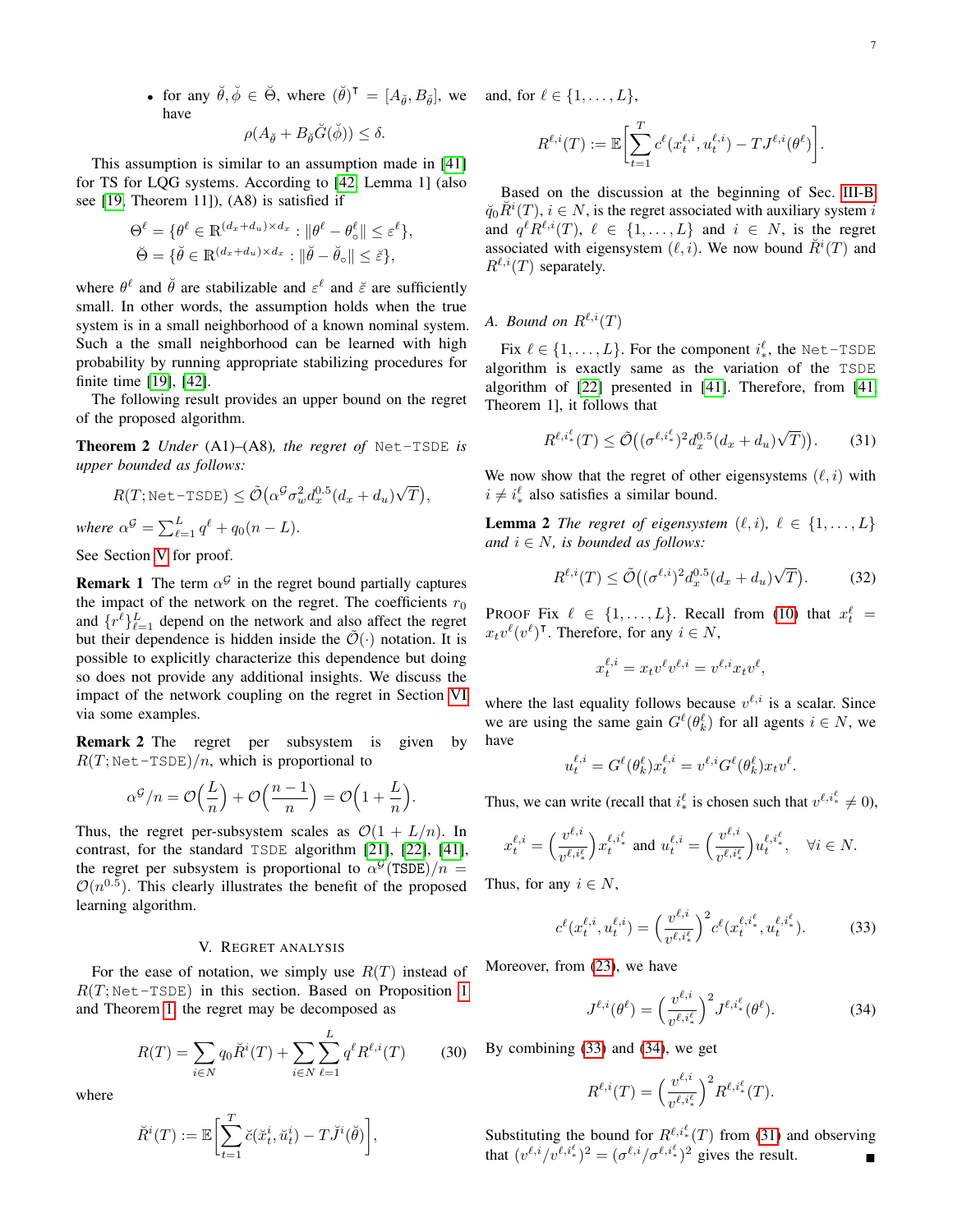# *B.* Bound on  $\check{R}^i(T)$

The update of the posterior  $\tilde{p}_t$  on  $\tilde{\theta}$  does not depend on the history of states and actions of any fixed agent  $i$ . Therefore, we cannot directly use the argument presented in [\[41\]](#page-9-28) to bound the regret  $\check{R}$ <sup>i</sup>(T). We present a bound from first principles below.

For the ease of notation, for any episode k, we use  $\check{G}_k$  and  $\breve{S}_k$  to denote  $\breve{G}(\breve{\theta}_k)$  and  $\breve{S}(\breve{\theta}_k)$  respectively. From LQ optimal control theory [\[43\]](#page-9-30), we know that the average cost  $\check{J}^i(\check{\theta}_k)$  and the optimal policy  $\breve{u}_t^i = \breve{G}_k \breve{x}_t^i$  for the model parameter  $\breve{\theta}_k$ satisfy the following Bellman equation:

$$
\begin{split} \breve{J}^i(\breve{\theta}_k) + (\breve{x}_t^i)^\mathsf{T} \breve{S}_k \breve{x}_t^i &= \breve{c}(\breve{x}_t^i, \breve{u}_t^i) \\ &+ \mathbb{E}\big[\big(\breve{\theta}_k^\mathsf{T} \breve{z}_t^i + \breve{w}_t^i\big)^\mathsf{T} \breve{S}_k \big(\breve{\theta}_k^\mathsf{T} \breve{z}_t^i + \breve{w}_t^i\big)\big]. \end{split}
$$

Adding and subtracting  $\mathbb{E}[(\breve{x}_{t+1}^i)^\mathsf{T} \breve{S}_k \breve{x}_{t+1}^i \mid \breve{z}_t^i]$  and noting that  $\breve{x}_{t+1}^i = \breve{\theta}^\intercal \breve{z}_t^i + \breve{w}_t^i$ , we get that

$$
\breve{c}(\breve{x}_t^i, \breve{u}_t^i) = \breve{J}^i(\breve{\theta}_k) + (\breve{x}_t^i)^\mathsf{T} \breve{S}_k \breve{x}_t^i - \mathbb{E}[(\breve{x}_{t+1}^i)^\mathsf{T} \breve{S}_k \breve{x}_{t+1}^i | \breve{z}_t^i] + (\breve{\theta}^\mathsf{T} \breve{z}_t^i)^\mathsf{T} \breve{S}_k((\breve{\theta})^\mathsf{T} \breve{z}_t^i) - (\breve{\theta}_k^\mathsf{T} \breve{z}_t^i)^\mathsf{T} \breve{S}_k((\breve{\theta}_k)^\mathsf{T} \breve{z}_t^i).
$$
(35)

Let  $\breve{K}_T$  denote the number of episodes of the auxiliary actor until horizon T. For each  $k > \check{K}_T$ , we define  $\check{t}_k$  to be  $T + 1$ . Then, using  $(35)$ , we have that for any agent i,

$$
\check{R}^{i}(T) = \mathbb{E}\left[\sum_{k=1}^{\check{K}_{T}}\check{T}_{k}\check{J}^{i}(\check{\theta}_{k}) - T\check{J}^{i}(\check{\theta})\right]
$$
\nregret due to sampling error =:  $\check{R}_{0}^{i}(T)$ \n
$$
+ \underbrace{\mathbb{E}\left[\sum_{k=1}^{\check{K}_{T}}\sum_{t=\check{t}_{k}}^{\check{t}_{k+1}-1}[(\check{x}_{t}^{i})^{\mathsf{T}}\check{S}_{k}\check{x}_{t}^{i} - (\check{x}_{t+1}^{i})^{\mathsf{T}}\check{S}_{k}\check{x}_{t+1}^{i}] \right]}_{\text{regret due to time-varying controller} =: \check{R}_{1}^{i}(T)}
$$
\n
$$
+ \mathbb{E}\left[\sum_{k=1}^{\check{K}_{T}}\sum_{k=1}^{\check{t}_{k+1}-1}[(\check{\theta}^{\mathsf{T}}\check{z}_{k}^{i})^{\mathsf{T}}\check{S}_{k}((\check{\theta})^{\mathsf{T}}\check{z}_{t}^{i}) - (36)\right]
$$

$$
\underbrace{\begin{bmatrix} \mathsf{L}_{k=1} & t = \check{t}_k & -(\check{\theta}_k^\mathsf{T} \check{z}_t^i)^\mathsf{T} \check{S}_k((\check{\theta}_k)^\mathsf{T} \check{z}_t^i) \end{bmatrix}}_{\text{regret due to model mismatch} = : \check{R}_2^i(T)}
$$

<span id="page-7-3"></span>1 .

<span id="page-7-4"></span>**Lemma 3** The terms in (36) are bounded as follows:  
\n1) 
$$
\tilde{R}_0^i(T) \leq \tilde{\mathcal{O}}((\check{\sigma}^i)^2(d_x + d_u)^{0.5}\sqrt{T}).
$$
  
\n2)  $\tilde{R}_1^i(T) \leq \tilde{\mathcal{O}}((\check{\sigma}^i)^2(d_x + d_u)^{0.5}\sqrt{T}).$   
\n3)  $\tilde{R}_2^i(T) \leq \tilde{\mathcal{O}}((\check{\sigma}^i)^2d_x^{0.5}(d_x + d_u)\sqrt{T}).$ 

*Combining these three, we get that*

$$
\check{R}^{i}(T) \leq \tilde{\mathcal{O}}((\check{\sigma}^{i})^{2} d_{x}^{0.5}(d_{x} + d_{u})\sqrt{T}). \tag{37}
$$

See Appendix for the proof.

# *C. Proof of Theorem [2](#page-6-4)*

For ease of notation, let  $R^* = \tilde{\mathcal{O}}(d_x^{0.5}(d_x + d_u))$ √  $T$ ). Then, by subsituting the result of Lemmas [2](#page-6-5) and [3](#page-7-4) in [\(30\)](#page-6-6), we get

that

$$
R(T) \leq \sum_{i \in N} q_0(\breve{\sigma}^i)^2 R^* + \sum_{i \in N} \sum_{\ell=1}^L q^{\ell} (\sigma^{\ell, i})^2 R^*
$$
  
\n
$$
\stackrel{(a)}{=} \sum_{i \in N} q_0(\breve{v}^i)^2 \sigma_w^2 R^* + \sum_{i \in N} \sum_{\ell=1}^L q^{\ell} (v^{\ell, i})^2 \sigma_w^2 R^*
$$
  
\n
$$
\stackrel{(b)}{=} \left( q_0(n - L) + \sum_{\ell=1}^L q^{\ell} \right) \sigma_w^2 R^*,
$$
\n(38)

where  $(a)$  follows from [\(25\)](#page-4-6) and  $(b)$  follows from observing that  $\sum_{i \in N} (v^{\ell,i})^2 = 1$  and therefore  $\sum_{i \in N} (\breve{v}^i)^2 = n - L$ . Eq. [\(38\)](#page-7-5) establishes the result of Theorem [2.](#page-6-4)

#### <span id="page-7-5"></span>VI. SOME EXAMPLES

# <span id="page-7-1"></span><span id="page-7-0"></span>*A. Mean-field system*

<span id="page-7-2"></span>Consider a complete graph  $G$  where the edge weights are equal to  $1/n$ . Let M be equal to the adjacency matrix of the graph, i.e.,  $M = \frac{1}{n} \mathbb{1}_{n \times n}$ . Thus, the system dynamics are given by

$$
x_{t+1}^i = Ax_t^i + Bu_t^i + D\bar{x}_t + E\bar{u}_t + w_t^i,
$$

where  $\bar{x}_t = \frac{1}{n} \sum_{i \in N} x_t^i$  and  $\bar{u}_t = \frac{1}{n} \sum_{i \in N} u_t^i$ . Suppose  $K_x =$  $K_u = 1$  and  $q_0 = r_0 = 1/n$  and  $q_1 = r_1 = \kappa/n$ , where  $\kappa$  is a positive constant.

In this case, M has rank  $L = 1$ , the non-zero eigenvalue of M is  $\lambda^1 = 1$ , the corresponding normalized eigenvector is  $\frac{1}{\sqrt{n}}\mathbb{1}_{n\times 1}$  and  $q^1 = r^1 = q_0 + q_1 = (1 + \kappa)/n$ . The eigenstate is given by  $x_t^1 = [\bar{x}_t, \dots, \bar{x}_t]$  and a similar structure holds for the eigencontrol  $u_t^1$ . The per-step cost can be written as (see Proposition [1\)](#page-3-1)

$$
c(x_t, u_t) = (1 + \kappa) \left[ \bar{x}_t^{\mathsf{T}} Q \bar{x}_t + \bar{u}_t^{\mathsf{T}} R \bar{u}_t \right].
$$
  
+ 
$$
\frac{1}{n} \sum_{i \in N} \left[ (x_t^i - \bar{x}_t)^{\mathsf{T}} Q (x_t^i - \bar{x}_t) + (u_t^i - \bar{u}_t)^{\mathsf{T}} R (u_t^i - \bar{u}_t) \right]
$$

Thus, the system is similar to the mean-field team system investigated in [\[6\]](#page-8-3), [\[7\]](#page-9-0).

For this model, the network dependent constant  $\alpha^{\mathcal{G}}$  in the regret bound of Theorem [2](#page-6-4) is given by  $\alpha^{\mathcal{G}} = (1 + \frac{\kappa}{n}) =$  $\mathcal{O}(1+\frac{1}{n})$ . Thus, for the mean-field system, the regret of Net-TSDE scales as  $\mathcal{O}(1+\frac{1}{n})$  with the number of agents. This is consistent with the discussion following Theorem [2.](#page-6-4)

We test these conclusions via numerical simulations of a scalar mean-field model with  $d_x = d_u = 1$ ,  $\sigma_w^2 = 1$ ,  $A = 1$ ,  $B = 0.3, D = 0.5, E = 0.2, Q = 1, R = 1, \text{ and } \kappa = 0.5.$ The uncertain sets are chosen as  $\Theta^1 = \{ \theta^1 \in \mathbb{R}^2 : A + D + \theta \}$  $(B + E)G^1(\theta^1) < \delta$  and  $\breve{\Theta} = {\{\breve{\theta} \in \mathbb{R}^2 : A + B\breve{G}(\breve{\theta}) \leq \delta\}}$  $\delta$ } where  $\delta = 0.99$ . The prior over these uncertain sets is chosen according to (A6)–(A7) where  $\mu_1 = \mu_1^1 = [1, 1]^T$  and  $\Sigma_1 = \Sigma_1^1 = I$ . We set  $T_{\min} = 0$  in Net-TSDE. The system is simulated for a horizon of  $T = 5000$  and the expected regret  $R(T)$  averaged over 500 sample trajectories is shown in Fig. [1.](#page-8-4) As expected, the regret scales as  $\tilde{\mathcal{O}}(\sqrt{T})$  with time and  $\mathcal{O}(1+\frac{1}{n})$  with the number of agents.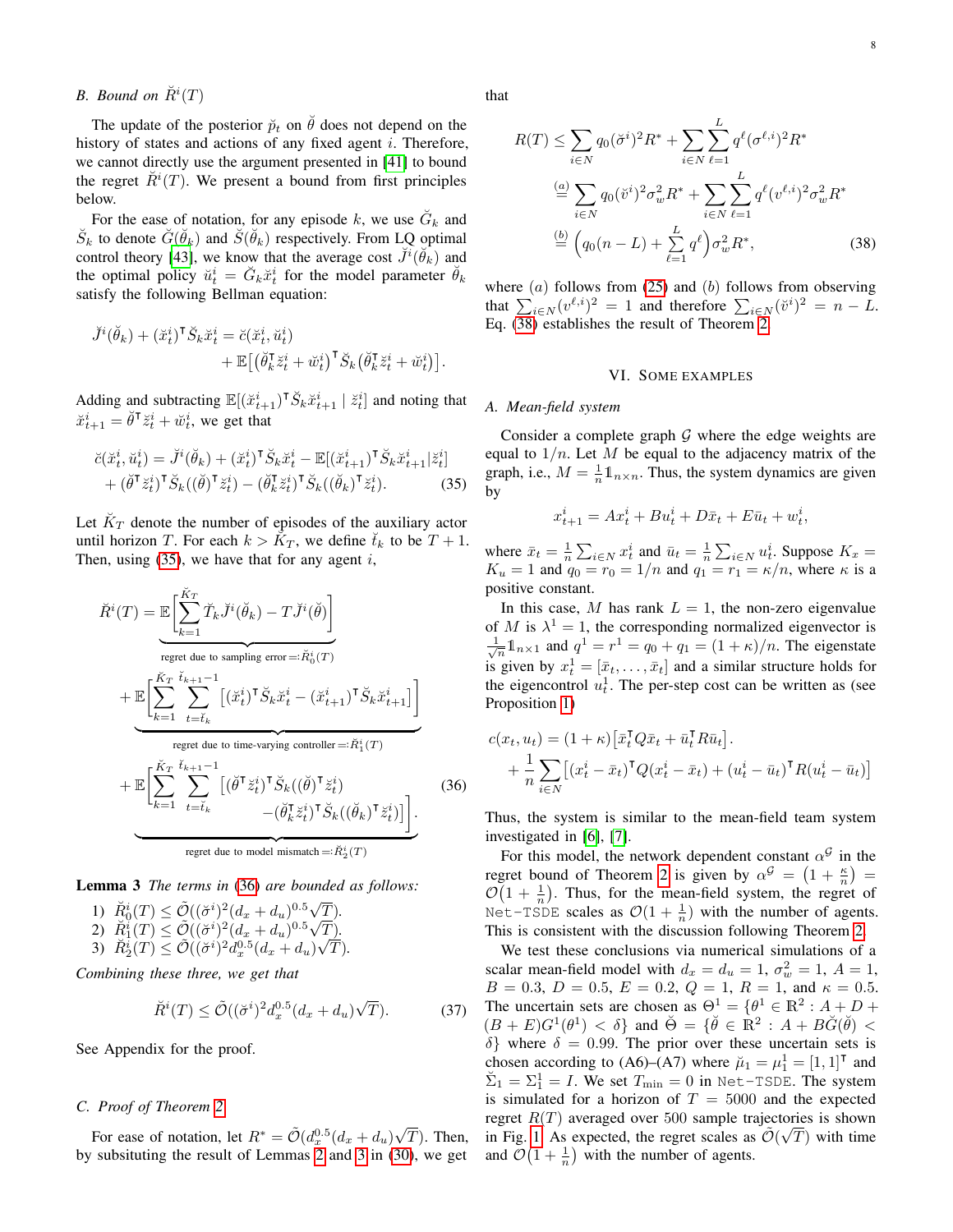<span id="page-8-4"></span>

Figure 1: Regret for mean-field system.

<span id="page-8-5"></span>

Figure 2: Graph  $\mathcal{G}^{\circ}$  with  $n = 4$  nodes and its adjacency matrix

<span id="page-8-6"></span>

Figure 3: Regret for general low-rank network.

#### *B. A general low-rank network*

We consider a network with  $4n$  nodes given by the graph  $\mathcal{G} = \mathcal{G}^{\circ} \otimes \mathcal{C}_n$ , where  $\mathcal{G}^{\circ}$  is a 4-node graph shown in Fig. [2](#page-8-5) and  $C_n$  is the complete graph with n nodes and each edge weight equal to  $\frac{1}{n}$ . Let M be the adjacency matrix of G which is given as  $M = M^{\circ} \otimes \frac{1}{n} \mathbb{1}_{n \times n}$ , where  $M^{\circ}$  is the adjacency matrix of  $\mathcal{G}^{\circ}$  shown in Fig. [2.](#page-8-5) Moreover, suppose  $K_x = 2$  with  $q_0 = 1$ ,  $q_1 = -2$ , and  $q_2 = 1$  and  $K_u = 0$  with  $r_0 = 1$ . Note that the cost is not normalized per-agent.

In this case, the rank of  $M^{\circ}$  is 2 with eigenvalues  $\pm \rho$ , where  $\rho = \sqrt{2(a^2 + b^2)}$  and the rank of  $\frac{1}{n} \mathbb{1}_{n \times n}$  is 1 with eigenvalue 1. Thus,  $M = M^{\circ} \otimes \frac{1}{n} \mathbb{1}_{n \times n}$  has the same non-zero eigenvalues as  $M^{\circ}$  given by  $\lambda^{1} = \rho$  and  $\lambda^{2} = -\rho$ . Further,  $q^{\ell} = (1 - \lambda^{\ell})^2$ and  $r^{\ell} = 1$ , for  $\ell \in \{1, 2\}$ . We assume that  $a^2 + b^2 \neq 0.5$ , so that the model satisfies (A3).

For this model, the scaling parameter  $\alpha^{\mathcal{G}}$  in the regret bound in Theorem [2](#page-6-4) is given by

$$
\alpha^{G} = (1 - \rho)^{2} + (1 + \rho)^{2} + (4n - 2) = 4n + 2\rho^{2}.
$$

Recall that  $\rho^2 = (\lambda^1)^2 = (\lambda^2)^2$ . Thus,  $\alpha^{\mathcal{G}}$  has an explicit dependence on the square of the eigenvalues and the number of nodes.

We verify this relationship via numerical simulations. We consider the graph above with two choices of parameters  $(a, b)$ : (i)  $a = b = 0.05$  and (ii)  $a = b = 5$ . For both cases, we consider a scalar system with parameters same as the mean-field system

considered in Sec. [VI-A.](#page-7-0) The regret for both cases with different choices of number of agents  $4n \in \{4, 40, 80, 100\}$  is shown in Fig. [3.](#page-8-6) As expected, the regret scales as  $\tilde{\mathcal{O}}(\sqrt{T})$  with time and  $\mathcal{O}(4n + 2\rho^2)$  with the number of agents.

# VII. CONCLUSION

<span id="page-8-2"></span>We consider the problem of controlling an unknown LQG system consisting of multiple subsystems connected over a network. By utilizing a spectral decomposition technique, we decompose the coupled subsystems into eigen and auxiliary systems. We propose a TS-based learning algorithm Net-TSDE which maintains separate posterior distributions on the unknown parameters  $\theta^{\ell}, \ell \in \{1, ..., L\}$ , and  $\breve{\theta}$  associated with the eigen and auxiliary systems respectively. For each eigen-system, Net-TSDE learns the unknown parameter  $\theta^{\ell}$  and controls the system in a manner similar to the TSDE algorithm for single agent LQG systems proposed in [\[21\]](#page-9-25), [\[22\]](#page-9-26), [\[41\]](#page-9-28). Consequently, the regret for each eigen system can be bounded using the results of [\[21\]](#page-9-25), [\[22\]](#page-9-26), [\[41\]](#page-9-28). However, the part of the Net-TSDE algorithm that performs learning and control for the auxiliary system has an agent selection step and thus requires additional analysis to bound its regret. Combining the regret bounds for the eigen and auxiliary systems shows that the total expected regret of Net-TSDE is upper bounded by  $\tilde{\mathcal{O}}(nd_x^{0.5}(\tilde{d}_x + d_u)\sqrt{T})$ . The empirically observed scaling of regret with respect to the time horizon  $T$  and the number of subsystems  $n$  in our numerical experiments agrees with the theoretical upper bound.

The results presented in this paper rely on the spectral decomposition developed in [\[24\]](#page-9-7). A limitation of this decomposition is that the local dynamics (i.e., the  $(A, B)$  matrices) are assumed to be identical for all subsystems. Interesting generalizations overcoming this limitation include settings where (i) there are multiple types of subsystems and the  $(A, B)$ matrices are the same for subsystems of the same type but different across types; and (ii) the subsystems are not identical but approximately identical, i.e., there are nominal dynamics  $(A^{\circ}, B^{\circ})$  and the local dynamics  $(A^{i}, B^{i})$  of subsystem i are in a small neighborhood of  $(A^{\circ}, B^{\circ})$ .

The decomposition in [\[24\]](#page-9-7) exploits the fact that the dynamics and the cost couplings have the same spectrum (i.e., the same orthonormal eigenvectors). It is also possible to consider learning algorithms which exploit other features of the network such as sparsity in the case of networked MDPs [\[32\]](#page-9-19), [\[33\]](#page-9-18).

#### **REFERENCES**

- <span id="page-8-0"></span>[1] N. Sandell, P. Varaiya, M. Athans, and M. Safonov, "Survey of decentralized control methods for large scale systems," *IEEE Trans. Autom. Control*, vol. 23, no. 2, pp. 108–128, 1978.
- <span id="page-8-1"></span>[2] J. Lunze, "Dynamics of strongly coupled symmetric composite systems," *International Journal of Control*, vol. 44, no. 6, pp. 1617–1640, 1986.
- [3] M. K. Sundareshan and R. M. Elbanna, "Qualitative analysis and decentralized controller synthesis for a class of large-scale systems with symmetrically interconnected subsystems," *Automatica*, vol. 27, no. 2, pp. 383–388, 1991.
- [4] G.-H. Yang and S.-Y. Zhang, "Structural properties of large-scale systems possessing similar structures," *Automatica*, vol. 31, no. 7, pp. 1011–1017, 1995.
- [5] S. C. Hamilton and M. E. Broucke, "Patterned linear systems," *Automatica*, vol. 48, no. 2, pp. 263–272, 2012.
- <span id="page-8-3"></span>[6] J. Arabneydi and A. Mahajan, "Team-optimal solution of finite number of mean-field coupled LQG subsystems," in *Conf. Decision and Control*, (Kyoto, Japan), Dec. 2015.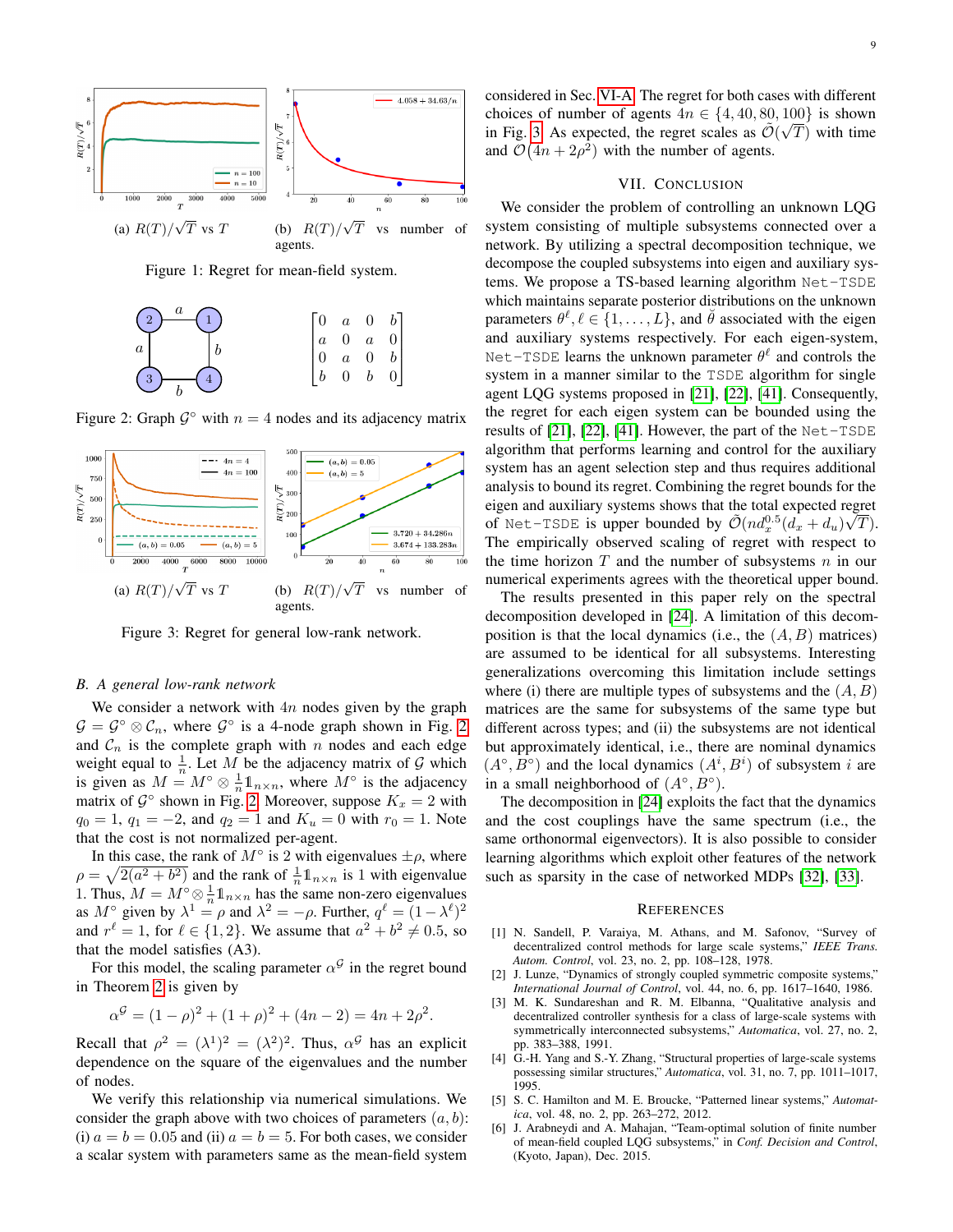- <span id="page-9-0"></span>[7] J. Arabneydi and A. Mahajan, "Linear Quadratic Mean Field Teams: Optimal and Approximately Optimal Decentralized Solutions," 2016. arXiv:1609.00056.
- <span id="page-9-1"></span>[8] K. J. Astrom and B. Wittenmark, *Adaptive Control*. Addison-Wesley Longman Publishing Co., Inc., 1994.
- <span id="page-9-2"></span>[9] S. J. Bradtke, "Reinforcement learning applied to linear quadratic regulation," in *Neural Information Processing Systems*, pp. 295–302, 1993.
- <span id="page-9-3"></span>[10] S. J. Bradtke, B. E. Ydstie, and A. G. Barto, "Adaptive linear quadratic control using policy iteration," in *Proceedings of American Control Conference*, vol. 3, pp. 3475–3479, 1994.
- <span id="page-9-4"></span>[11] M. C. Campi and P. Kumar, "Adaptive linear quadratic Gaussian control: the cost-biased approach revisited," *SIAM Journal on Control and Optimization*, vol. 36, no. 6, pp. 1890–1907, 1998.
- <span id="page-9-11"></span>[12] Y. Abbasi-Yadkori and C. Szepesvári, "Regret bounds for the adaptive control of linear quadratic systems," in *Annual Conference on Learning Theory*, pp. 1–26, 2011.
- <span id="page-9-12"></span>[13] M. K. S. Faradonbeh, A. Tewari, and G. Michailidis, "Optimism-based adaptive regulation of linear-quadratic systems," *IEEE Trans. Autom. Control*, vol. 66, no. 4, pp. 1802–1808, 2021.
- [14] A. Cohen, T. Koren, and Y. Mansour, "Learning linear-quadratic A. Cohen, T. Koren, and Y. Mansour, "Learning linear-quadratic regulators efficiently with only  $\sqrt{T}$  regret," in *International Conference on Machine Learning*, pp. 1300–1309, 2019.
- <span id="page-9-13"></span>[15] M. Abeille and A. Lazaric, "Efficient optimistic exploration in linearquadratic regulators via Lagrangian relaxation," in *International Conference on Machine Learning*, pp. 23–31, 2020.
- <span id="page-9-8"></span>[16] S. Dean, H. Mania, N. Matni, B. Recht, and S. Tu, "Regret bounds for robust adaptive control of the linear quadratic regulator," in *Neural Information Processing Systems*, pp. 4192–4201, 2018.
- [17] H. Mania, S. Tu, and B. Recht, "Certainty equivalent control of LQR is efficient." arXiv:1902.07826, 2019.
- [18] M. K. S. Faradonbeh, A. Tewari, and G. Michailidis, "Input perturbations for adaptive control and learning," *Automatica*, vol. 117, p. 108950, 2020.
- <span id="page-9-6"></span>[19] M. Simchowitz and D. Foster, "Naive exploration is optimal for online LQR," in *International Conference on Machine Learning*, pp. 8937–8948, 2020.
- <span id="page-9-9"></span>[20] M. K. S. Faradonbeh, A. Tewari, and G. Michailidis, "On adaptive Linear–Quadratic regulators," *Automatica*, vol. 117, p. 108982, July 2020.
- <span id="page-9-25"></span>[21] Y. Ouyang, M. Gagrani, and R. Jain, "Control of unknown linear systems with Thompson sampling," in *Allerton Conference on Communication, Control, and Computing*, pp. 1198–1205, 2017.
- <span id="page-9-26"></span>[22] Y. Ouyang, M. Gagrani, and R. Jain, "Posterior sampling-based reinforcement learning for control of unknown linear systems," *IEEE Trans. Autom. Control*, vol. 65, no. 8, pp. 3600–3607, 2020.
- <span id="page-9-5"></span>[23] M. Abeille and A. Lazaric, "Improved regret bounds for Thompson sampling in linear quadratic control problems," in *International Conference on Machine Learning*, pp. 1–9, 2018.
- <span id="page-9-7"></span>[24] S. Gao and A. Mahajan, "Optimal control of network-coupled subsystems: Spectral decomposition and low-dimensional solutions," *submitted to IEEE Trans. Control of Networked Sys.*, 2020.
- <span id="page-9-10"></span>[25] P. Auer, N. Cesa-Bianchi, and P. Fischer, "Finite-time analysis of the multiarmed bandit problem," *Machine learning*, vol. 47, no. 2-3, pp. 235– 256, 2002.
- <span id="page-9-14"></span>[26] S. Agrawal and N. Goyal, "Analysis of Thompson sampling for the multi-armed bandit problem," in *Conference on Learning Theory*, 2012.
- <span id="page-9-15"></span>[27] H. Wang, S. Lin, H. Jafarkhani, and J. Zhang, "Distributed Q-learning with state tracking for multi-agent networked control," in *AAMAS*, pp. 1692 – 1694, 2021.
- [28] G. Jing, H. Bai, J. George, A. Chakrabortty, and P. K. Sharma, "Learning distributed stabilizing controllers for multi-agent systems," *IEEE Control Systems Letters*, 2021.
- <span id="page-9-16"></span>[29] Y. Li, Y. Tang, R. Zhang, and N. Li, "Distributed reinforcement learning for decentralized linear quadratic control: A derivative-free policy optimization approach," in *Proc. Conf. Learning for Dynamics and Control*, pp. 814–814, June 2020.
- <span id="page-9-17"></span>[30] K. Zhang, Z. Yang, H. Liu, T. Zhang, and T. Basar, "Fully decentralized multi-agent reinforcement learning with networked agents," in *International Conference on Machine Learning*, pp. 5872–5881, 2018.
- [31] K. Zhang, Z. Yang, and T. Başar, "Decentralized multi-agent reinforcement learning with networked agents: Recent advances," *arXiv preprint arXiv:1912.03821*, 2019.
- <span id="page-9-19"></span>[32] I. Osband and B. Van Roy, "Near-optimal reinforcement learning in factored MDPs," in *Advances in Neural Information Processing Systems*, vol. 27, Curran Associates, Inc., 2014.
- <span id="page-9-18"></span>[33] X. Chen, J. Hu, L. Li, and L. Wang, "Efficient reinforcement learning in factored MDPs with application to constrained RL," *arXiv preprint arXiv:2008.13319*, 2021.
- <span id="page-9-20"></span>[34] M. Huang, P. E. Caines, and R. P. Malhamé, "Large-population cost-coupled LQG problems with nonuniform agents: individual-mass behavior and decentralized epsilon-Nash equilibria," *IEEE Transactions on Automatic Control*, vol. 52, no. 9, pp. 1560–1571, 2007.
- <span id="page-9-21"></span>[35] J.-M. Lasry and P.-L. Lions, "Mean field games," *Japanese Journal of Mathematics*, vol. 2, no. 1, pp. 229–260, 2007.
- <span id="page-9-22"></span>[36] J. Subramanian and A. Mahajan, "Reinforcement learning in stationary mean-field games," in *International Conference on Autonomous Agents and Multi-Agent Systems*, pp. 251–259, 2019.
- [37] S. G. Subramanian, P. Poupart, M. E. Taylor, and N. Hegde, "Multi type mean field reinforcement learning," in *International Conference on Autonomous Agents and Multiagent Systems*, pp. 411–419, 2020.
- <span id="page-9-23"></span>[38] M. A. uz Zaman, K. Zhang, E. Miehling, and T. Basar, "Reinforcement learning in non-stationary discrete-time linear-quadratic mean-field games," in *Conference on Decision and Control*, pp. 2278–2284, 2020.
- <span id="page-9-24"></span>[39] M. Gagrani, S. Sudhakara, A. Mahajan, A. Nayyar, and Y. Ouyang, "Thompson sampling for linear quadratic mean-field teams." arXiv preprint arXiv:2011.04686, 2020.
- <span id="page-9-27"></span>[40] J. Sternby, "On consistency for the method of least squares using martingale theory," *IEEE Trans. Autom. Control*, vol. 22, no. 3, pp. 346– 352, 1977.
- <span id="page-9-28"></span>[41] M. Gagrani, S. Sudhakara, A. Mahajan, A. Nayyar, and Y. Ouyang, "A relaxed technical assumption for posterior sampling-based reinforcement learning for control of unknown linear systems." [http://cim.mcgill.ca/](http://cim.mcgill.ca/~adityam/projects/reinforcement-learning/preprint/tsde.pdf) ∼[adityam/projects/reinforcement-learning/preprint/tsde.pdf,](http://cim.mcgill.ca/~adityam/projects/reinforcement-learning/preprint/tsde.pdf) 2021.
- <span id="page-9-29"></span>[42] M. K. S. Faradonbeh, A. Tewari, and G. Michailidis, "Finite-time adaptive stabilization of linear systems," *IEEE Trans. Autom. Control*, vol. 64, pp. 3498–3505, Aug. 2019.
- <span id="page-9-30"></span>[43] P. R. Kumar and P. Varaiya, *Stochastic systems: Estimation, identification, and adaptive control*. SIAM Classics, 2015.
- <span id="page-9-33"></span>[44] Y. Abbasi-Yadkori and C. Szepesvari, "Bayesian optimal control of smoothly parameterized systems: The lazy posterior sampling algorithm." arXiv preprint arXiv:1406.3926, 2014.

### APPENDIX

#### *A. Preliminary Results*

Since  $\tilde{S}(\cdot)$  and  $\tilde{G}(\cdot)$  are continuous functions on a compact set  $\Theta$ , there exist finite constants  $\check{M}_J, \check{M}_\theta, \check{M}_S, \check{M}_G$ such that  $\text{Tr}(\check{S}(\check{\theta})) \leq \check{M}_J, ||\check{\theta}|| \leq \check{M}_{\check{\theta}}, ||\check{S}(\check{\theta})|| \leq \check{M}_S$  and  $\|[I, \check{G}(\check{\theta})^{\mathsf{T}}]^{\mathsf{T}}\| \leq \check{M}_G$  for all  $\check{\theta} \in \overline{\check{\Theta}}$  where  $\|\cdot\|$  is the induced matrix norm.

Let  $\check{X}_T^i = \max_{1 \leq t \leq T} ||\check{x}_t^i||$  be the maximum norm of the auxiliary state along the entire trajectory. The next bound follows from [\[41,](#page-9-28) Lemma 4].

**Lemma 4** *For each node*  $i \in N$ *, any*  $q \ge 1$  *and any*  $T > 1$ *,* 

<span id="page-9-32"></span>
$$
\mathbb{E}\bigg[\frac{(\breve{X}^i_T)^q}{(\breve{\sigma}^i)^q}\bigg] \leq \mathcal{O}\big(\log T\big)
$$

The following lemma gives an upper bound on the number of episodes  $\breve{K}_T$ .

<span id="page-9-34"></span>**Lemma 5** *For any*  $q \geq 1$ *, we have* 

$$
\mathbb{E}\left[\frac{(\breve{X}_{T}^{i})^{q}}{(\breve{\sigma}^{i})^{q}}\log\left(\sum_{t=1}^{T}(\breve{X}_{T}^{j_{t}})^{2}\right)\right] \leq \mathbb{E}\left[\frac{(\breve{X}_{T}^{i})^{q}}{(\breve{\sigma}^{i})^{q}}\log\left(\sum_{t=1}^{T}\sum_{i\in N}(\breve{X}_{T}^{i})^{2}\right)\right] \leq \tilde{\mathcal{O}}(1) \tag{39}
$$

This can be proved along the same lines as [\[41,](#page-9-28) Lemma 5].

<span id="page-9-31"></span>**Lemma 6** The number of episodes  $K_T$  is bounded as follows:

$$
\breve{K}_T \le \mathcal{O}\left(\sqrt{(d_x + d_u)T \log\left(\sum_{t=1}^{T-1} \frac{(\breve{X}_T^{j_t})^2}{(\breve{\sigma}^{j_t})^2}\right)}\right)
$$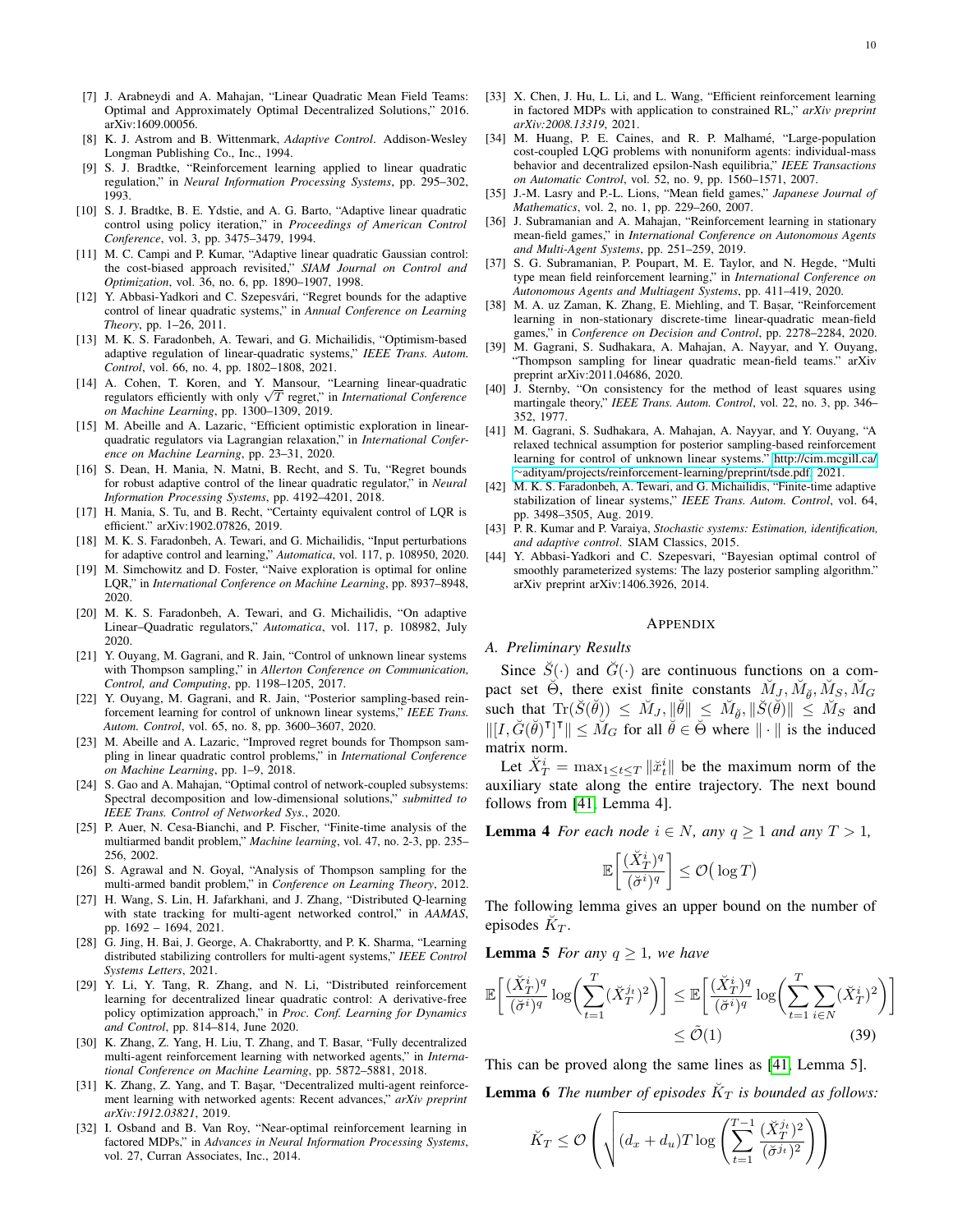PROOF We can follow the same argument as in the proof of Lemma 5 in [\[41\]](#page-9-28). Let  $\tilde{\eta} - 1$  be the number of times the second stopping criterion is triggered for  $\tilde{p}_t$ . Using the analysis in the proof of Lemma 5 in [\[41\]](#page-9-28), we can get the following inequalities:

$$
\breve{K}_T \le \sqrt{2\breve{\eta}T},\tag{40}
$$

$$
\det(\breve{\Sigma}_T^{-1}) \ge 2^{\breve{\eta}-1} \det(\breve{\Sigma}_1^{-1}) \ge 2^{\breve{\eta}-1} \breve{\lambda}_{\min}^d,\tag{41}
$$

where  $d = d_x + d_u$  and  $\lambda_{\min}$  is the minimum eigenvalue of  $\check{\Sigma}_1^{-1}$ .

Combining [\(41\)](#page-10-0) with  $\text{Tr}(\Sigma_T^{-1})/d \geq \det(\Sigma_T^{-1})^{1/d}$ , we get  $\text{Tr}(\check{\Sigma}_T^{-1}) \ge d\check{\lambda}_{\min} 2^{(\check{\eta}-1)/d}$ . Thus,

<span id="page-10-2"></span>
$$
\eta \le 1 + \frac{d}{\log 2} \log \left( \frac{\text{Tr}(\check{\Sigma}_T^{-1})}{d\check{\lambda}_{\text{min}}} \right). \tag{42}
$$

Now, we bound  $\text{Tr}(\check{\Sigma}_T^{-1})$ . From [\(29b\)](#page-4-7), we have

<span id="page-10-1"></span>
$$
\operatorname{Tr}(\check{\Sigma}_T^{-1}) = \operatorname{Tr}(\check{\Sigma}_1^{-1}) + \sum_{t=1}^{T-1} \frac{1}{(\check{\sigma}^{j_t})^2} \underbrace{\operatorname{Tr}(\check{z}_t^{j_t}(\check{z}_t^{j_t})^{\mathsf{T}})}_{= \|\check{z}_t^{j_t}\|^2}.
$$
 (43)

Note that  $||\breve{z}_t^{j_t}|| = ||[I, \breve{G}(\breve{\theta})^{\mathsf{T}}]^{\mathsf{T}} \breve{x}_t^{j_t}|| \leq \breve{M}_G ||\breve{x}_t^{j_t}|| \leq \breve{M}_G \breve{X}_T^{j_t}.$ Using  $\|\breve{z}_t^{j_t}\|^2 \leq \widetilde{M}_G^2(\breve{X}_T^{j_t})^2$  in [\(43\)](#page-10-1) and substituting the resulting bound on  $\text{Tr}(\check{\Sigma}_T^{-1})$  in [\(42\)](#page-10-2) and then combining it with the bound on  $\eta$  in [\(40\)](#page-10-3), gives the result of the lemma.

<span id="page-10-4"></span>**Lemma 7** The expected value of  $K_T$  is bounded as follows:

$$
\mathbb{E}[\breve{K}_T] \le \tilde{\mathcal{O}}\left(\sqrt{(d_x + d_u)T}\right)
$$

PROOF From Lemma [6,](#page-9-31) we get

$$
\mathbb{E}[\breve{K}_T] \leq \mathcal{O}\left(\mathbb{E}\left[\sqrt{(d_x + d_u)T\log\left(\sum_{t=1}^{T-1} \frac{(\breve{X}_T^{j_t})^2}{(\breve{\sigma}^{j_t})^2}\right)}\right]\right)
$$
  

$$
\leq \mathcal{O}\left(\sqrt{(d_x + d_u)T\log\left(\mathbb{E}\left[\sum_{t=1}^{T-1} \frac{(\breve{X}_T^{j_t})^2}{(\breve{\sigma}^{j_t})^2}\right] \right)}\right)
$$
  

$$
\leq \mathcal{O}\left(\sqrt{(d_x + d_u)T\log\left(\mathbb{E}\left[\sum_{t=1}^{T-1} \sum_{i \in N} \frac{(\breve{X}_T^{i_t})^2}{(\breve{\sigma}^{i_t})^2}\right] \right)}\right)
$$
  

$$
\leq \mathcal{O}(\sqrt{(d_x + d_u)T})
$$

where  $(a)$  follows from Jensen's inequality and  $(b)$  follows from Lemma [4.](#page-9-32)

# *B. Proof of Lemma [3](#page-7-4)*

PROOF We will prove each part separately.

1) Bounding  $\tilde{R}_0^i(T)$ : From an argument similar to the proof of Lemma 5 of [\[22\]](#page-9-26), we get that  $\tilde{R}_0^i(T) \leq (\check{\sigma}^i)^2 \tilde{M}_J \mathbb{E}[\tilde{K}_T].$ The result then follows from substituting the bound on  $\mathbb{E}[\breve{K}_T]$ from Lemma [7.](#page-10-4)

2) Bounding  $\check{R}_1^i(T)$ :

<span id="page-10-3"></span><span id="page-10-0"></span>
$$
\check{R}_{1}^{i}(T) = \mathbb{E}\Big[\sum_{k=1}^{\check{K}_{T}} \sum_{t=\check{t}_{k}}^{\check{t}_{k+1}-1} \Big[(\check{x}_{t}^{i})^{\mathsf{T}} \check{S}_{k} \check{x}_{t}^{i} - (\check{x}_{t+1}^{i})^{\mathsf{T}} \check{S}_{k} \check{x}_{t+1}^{i}\Big]\Big] \n= \mathbb{E}\Big[\sum_{k=1}^{\check{K}_{T}} \Big[(\check{x}_{\check{t}_{k}}^{i})^{\mathsf{T}} \check{S}_{k} \check{x}_{\check{t}_{k}}^{i} - (\check{x}_{\check{t}_{k+1}}^{i})^{\mathsf{T}} \check{S}_{k} \check{x}_{\check{t}_{k+1}}^{i}\Big]\Big] \n\leq \mathbb{E}\Big[\sum_{k=1}^{\check{K}_{T}} (\check{x}_{\check{t}_{k}}^{i})^{\mathsf{T}} \check{S}_{k} \check{x}_{\check{t}_{k}}^{i}\Big] \leq \mathbb{E}\Big[\sum_{k=1}^{\check{K}_{T}} \|\check{S}_{k}\|\|\check{x}_{t_{k}}^{i}\|^{2}\Big] \n\leq \check{M}_{S} \mathbb{E}[\check{K}_{T}(\check{X}_{T}^{i})^{2}]
$$
\n(44)

<span id="page-10-6"></span>where the last inequality follows from  $\|\breve{S}_k\| \leq \breve{M}_S$ . Using the bound for  $\check{K}_T$  in Lemma [6,](#page-9-31) we get

$$
\check{R}_1^i(T) \le \mathcal{O}\left(\sqrt{(d_x + d_u)T} \mathbb{E}\left[ (\check{X}_T^i)^2 \sqrt{\log\left(\sum_{t=1}^{T-1} \frac{(\check{X}_T^{j_t})^2}{(\check{\sigma}^{j_t})^2}\right)}\right]\right).
$$
\n(45)

Now, consider the term

$$
\mathbb{E}\left[ (\check{X}_T^i)^2 \sqrt{\log \left( \sum_{t=1}^{T-1} \frac{(\check{X}_T^{j_t})^2}{(\check{\sigma}^{j_t})^2} \right)} \right] \right)
$$
\n
$$
\leq \sqrt{\mathbb{E}[(\check{X}_T^i)^4] \mathbb{E}\left[ \log \left( \sum_{t=1}^{T-1} \frac{(\check{X}_T^{j_t})^2}{(\check{\sigma}^{j_t})^2} \right) \right]}
$$
\n
$$
\leq \sqrt{\mathbb{E}[(\check{X}_T^i)^4] \log \left( \mathbb{E}\left[ \sum_{t=1}^{T-1} \sum_{i \in N} \frac{(\check{X}_T^i)^2}{(\check{\sigma}^{j_t})^2} \right] \right)}
$$
\n
$$
\leq \tilde{\mathcal{O}}((\check{\sigma}^i)^2),
$$
\n(46)

<span id="page-10-5"></span>where  $(a)$  follows from Cauchy-Schwarz,  $(b)$  follows from Jensen's inequality and (c) follows from Lemma [4.](#page-9-32) The result then follows from substituting [\(46\)](#page-10-5) in [\(44\)](#page-10-6).

3) Bounding  $\check{R}_2^i(T)$ : As in [\[22\]](#page-9-26), we can bound the inner summand in  $\tilde{R}_2^i(\tilde{T})$  as

$$
\begin{aligned} \big[(\breve{\theta}^{\mathsf{T}}\breve{z}_{t}^{i})^{\mathsf{T}}\breve{S}_{k}(\breve{\theta}^{\mathsf{T}}\breve{z}_{t}^{i})-(\breve{\theta}_{k}^{\mathsf{T}}\breve{z}_{t}^{i})^{\mathsf{T}}\breve{S}_{k}((\breve{\theta}_{k})^{\mathsf{T}}\breve{z}_{t}^{i})\big] \\ &\leq \mathcal{O}(\breve{X}_{T}^{i}\|(\breve{\theta}-\breve{\theta}_{k})^{\mathsf{T}}\breve{z}_{t}^{i}\|).\end{aligned}
$$

Therefore,

$$
\check{R}_{2}^{i}(T) \leq \mathcal{O}\bigg(\mathbb{E}\Big[\check{X}_{T}^{i}\sum_{k=1}^{\check{K}_{T}}\sum_{t=\check{t}_{k}}^{\check{t}_{k+1}-1} \|(\check{\theta}-\check{\theta}_{k})^{\mathsf{T}}\check{z}_{t}^{i}\|\Big]\bigg). \qquad (47)
$$

The term inside  $\mathcal{O}(\cdot)$  can be written as

$$
\mathbb{E}\bigg[\check{X}_{T}^{i}\sum_{k=1}^{\check{K}_{T}}\sum_{t=\check{t}_{k}}^{\check{K}_{T}}\|(\check{\theta}-\check{\theta}_{k})^{\mathsf{T}}\check{z}_{t}^{i}\|\bigg] \n= \mathbb{E}\bigg[\check{X}_{T}^{i}\sum_{k=1}^{\check{K}_{T}}\sum_{t=\check{t}_{k}}^{\check{K}_{T}}\|(\check{\Sigma}_{t_{k}}^{-0.5}(\check{\theta}-\check{\theta}_{k}))^{\mathsf{T}}\check{\Sigma}_{t_{k}}^{0.5}\check{z}_{t}^{i}\|\bigg] \n\leq \mathbb{E}\bigg[\sum_{k=1}^{\check{K}_{T}}\sum_{t=\check{t}_{k}}^{\check{K}_{k+1}-1}\|\check{\Sigma}_{t_{k}}^{-0.5}(\check{\theta}-\check{\theta}_{k})\| \times \check{X}_{T}^{i}\|\check{\Sigma}_{t_{k}}^{0.5}\check{z}_{t}^{i}\|\bigg]
$$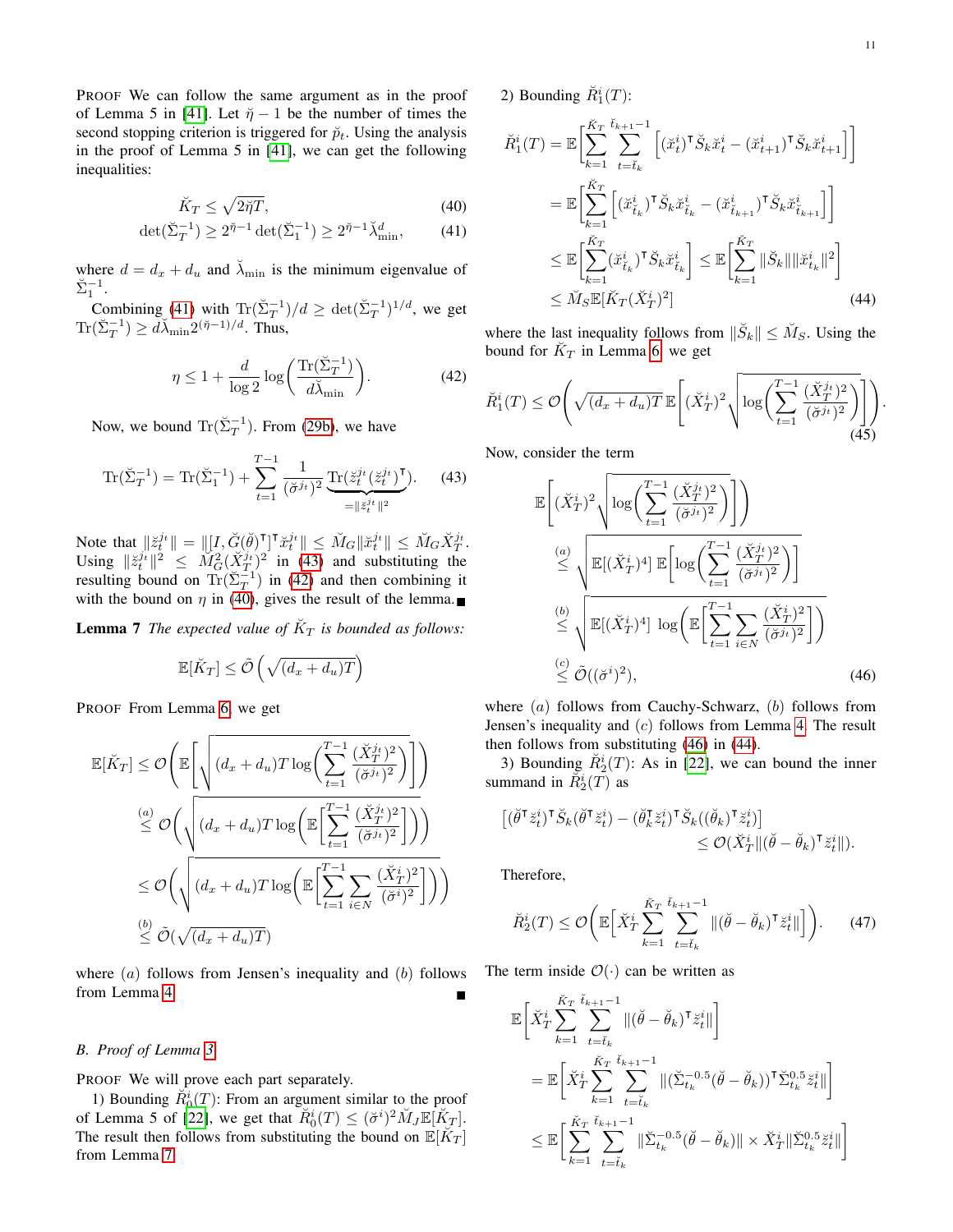$$
\leq \sqrt{\mathbb{E}\bigg[\sum_{k=1}^{\breve{K}_T} \sum_{t=\breve{t}_k}^{\breve{t}_{k+1}-1} \|\breve{\Sigma}_{t_k}^{-0.5}(\breve{\theta}-\breve{\theta}_k)\|^2\bigg]} \times \sqrt{\mathbb{E}\bigg[\sum_{k=1}^{\breve{K}_T} \sum_{t=\breve{t}_k}^{\breve{t}_{k+1}-1} (\breve{X}_T^i)^2 \|\breve{\Sigma}_{t_k}^{0.5} \breve{z}_t^i\|^2\bigg]} \tag{48}
$$

where the last inequality follows from Cauchy-Schwarz inequality.

Following the same argument as [\[41,](#page-9-28) Lemma 7], the first part of [\(48\)](#page-11-0) is bounded by

<span id="page-11-3"></span>
$$
\mathbb{E}\bigg[\sum_{k=1}^{\check{K}_T} \sum_{t=\check{t}_k}^{\check{t}_{k+1}-1} \|\check{\Sigma}_{t_k}^{-0.5}(\check{\theta}-\check{\theta}_k)\|^2\bigg] \leq \mathcal{O}(d_x(d_x+d_u)T). \tag{49}
$$

For the second part of the bound in [\(48\)](#page-11-0), we follow the same argument as [\[41,](#page-9-28) Lemma 8]. Recall that  $\lambda_{\min}$  is the smallest eigenvalue of  $\Sigma_1^{-1}$ . Therefore, by [\(29b\)](#page-4-7), all eigenvalues of  $\Sigma_t^{-1}$ are no smaller than  $\lambda_{\min}$ . Or, equivalently, all eigenvalues of  $\check{\Sigma}_t$  are no larger than  $1/\check{\lambda}_{\min}$ .

Using [\[12,](#page-9-11) Lemma 11], we can show that for any  $t \in$  $\{t_k, \ldots, t_{k+1}-1\},\$ 

$$
\|\tilde{\Sigma}_{t_k}^{0.5} \tilde{z}_t^i\|^2 = (\tilde{z}_t^i)^\mathsf{T} \tilde{\Sigma}_{t_k} \tilde{z}_t^i \le \frac{\det \tilde{\Sigma}_t^{-1}}{\det \tilde{\Sigma}_{t_k}^{-1}} (\tilde{z}_t^i)^\mathsf{T} \tilde{\Sigma}_t \tilde{z}_t^i
$$

$$
\le F_1(\tilde{X}_T^i) (\tilde{z}_t^i)^\mathsf{T} \tilde{\Sigma}_t \tilde{z}_t^i \tag{50}
$$

where  $F_1(\check{X}_T^i) = \left(1 + (\check{M}_G^2(\check{X}_T^i))^2 / \check{\lambda}_{\min} \check{\sigma}_w^2)\right)^{\check{T}_{\min} \vee 1}$  and the last inequality follows from [\[41,](#page-9-28) Lemma 10].

Moreover, since all eigenvalues of  $\Sigma_t$  are no larger than  $1/\lambda_{\min}$ , we have  $(\check{z}_t^i)^\intercal \check{\Sigma}_t \check{z}_t^i \leq ||\check{z}_t^i||^2/\check{\lambda}_{\min} \leq \check{M}_G^2(\check{X}_T^i)^2/\check{\lambda}_{\min}$ . Therefore,

$$
(\check{z}_t^i)^{\mathsf{T}} \check{\Sigma}_t \check{z}_t^i \leq \left( (\check{\sigma}^i)^2 \vee \frac{\check{M}_G^2 (\check{X}_T^i)^2}{\check{\lambda}_{\min}} \right) \left( 1 \wedge \frac{(\check{z}_t^i)^{\mathsf{T}} \check{\Sigma}_t \check{z}_t^i}{(\check{\sigma}^i)^2} \right) \leq \left( (\check{\sigma}^i)^2 + \frac{\check{M}_G^2 (\check{X}_T^i)^2}{\check{\lambda}_{\min}} \right) \left( 1 \wedge \frac{(\check{z}_t^i)^{\mathsf{T}} \check{\Sigma}_t \check{z}_t^i}{(\check{\sigma}^i)^2} \right), \quad (51)
$$

where the last inequality follows from the definition of  $j_t$ . Let  $F_2(\breve{X}_T^i) = ((\breve{\sigma}^i)^2 + (\breve{\lambda}_{\text{min}}/\breve{M}_G^2(\breve{X}_T^i)^2))$ . Then,

$$
\sum_{t=1}^{T} (\check{z}_t^i)^{\mathsf{T}} \check{\Sigma}_t \check{z}_t^i \le F_2(\check{X}_T^i) \sum_{t=1}^{T} \left( 1 \wedge \frac{(\check{z}_t^{j_t})^{\mathsf{T}} \check{\Sigma}_t \check{z}_t^{j_t}}{(\check{\sigma}^{j_t})^2} \right)
$$
\n
$$
= F_2(\check{X}_T^i) \sum_{t=1}^{T} \left( 1 \wedge \left\| \frac{\Sigma_t^{0.5} \check{z}_t^{j_t} (\check{z}_t^{j_t})^{\mathsf{T}} \Sigma_t^{0.5}}{(\check{\sigma}^{j_t})^2} \right\| \right)
$$
\n
$$
\stackrel{(a)}{\le F_2(\check{X}_T^i)} \left[ 2d \log \left( \frac{\text{Tr}(\check{\Sigma}_{T+1}^{-1})}{d} \right) - \log \det \Sigma_1^{-1} \right]
$$
\n
$$
\stackrel{(b)}{\le F_2(\check{X}_T^i)} \left[ 2d \log \left( \frac{1}{d} \left( \text{Tr}(\check{\Sigma}_1^{-1}) + \check{M}_G \sum_{t=1}^{T} \frac{(\check{X}_T^{j_t})^2}{(\check{\sigma}^{j_t})^2} \right) \right) - \log \det \Sigma_1^{-1} \right]
$$
\n
$$
(52)
$$

where  $d = d_x + d_u$  and (a) follows from [\(29b\)](#page-4-7) and the intermediate step in the proof of  $[44,$  Lemma 6]. and  $(b)$ follows from [\(43\)](#page-10-1) and the subsequent discussion.

Using [\(50\)](#page-11-1) and [\(52\)](#page-11-2), we can bound the second term of [\(48\)](#page-11-0) as follows

<span id="page-11-0"></span>
$$
\mathbb{E}\Big[\sum_{t=1}^{T}(\check{X}_{T}^{i})^{2}\|\check{\Sigma}_{t_{k}}^{0.5}\check{z}_{t}^{i}\|^{2}\Big] \leq \mathcal{O}\Big(d\mathbb{E}\Big[F_{1}(\check{X}_{t}^{i})F_{2}(\check{X}_{T}^{i})(\check{X}_{T}^{i})^{2} \times \log\Big(\sum_{t=1}^{T}(\check{X}_{T}^{j_{t}})^{2}\Big)\Big]\Big) \Big) \leq \mathcal{O}\Big(d(\check{\sigma}^{i})^{4}\mathbb{E}\Big[F_{1}(\check{X}_{T}^{i})\frac{F_{2}(\check{X}_{T}^{i})}{(\check{\sigma}^{i})^{2}}\frac{(\check{X}_{T}^{i})^{2}}{(\check{\sigma}^{i})^{2}}\log\Big(\sum_{t=1}^{T}(\check{X}_{T}^{j_{t}})^{2}\Big)\Big]\Big) \leq \tilde{\mathcal{O}}(d(\check{\sigma}^{i})^{4}) \tag{53}
$$

where the last inequality follows by observing that  $F_1(\breve{X}^i_T) \frac{F_2(\breve{X}^i_T)}{(\breve{\sigma}^i)^2} \frac{(\breve{X}^i_T)^2}{(\breve{\sigma}^i)^2}$  $\frac{(X_T^i)^2}{(\check{\sigma}^i)^2} \log \left( \sum_{t=1}^T (\check{X}_T^{j_t})^2 \right)$  is a polynomial in  $\breve{X}_T^i / \breve{\sigma}^i$  multiplied by  $\log(\sum_{t=1}^T (X_T^{j_i})^2)$  and, using Lemma [5.](#page-9-34) The result then follows by substituting [\(49\)](#page-11-3) and [\(53\)](#page-11-4) in [\(48\)](#page-11-0).

> <span id="page-11-4"></span>Sagar Sudhakara received M.Tech Degree in the area of Communication and Signal Processing from Indian Institute of Technology Bombay, Mumbai, India, in 2016 and is currently pursuing PhD in Electrical and Computer Engineering at University of Southern California. He is a recipient of USC Annenberg fellowship and his research interests include reinforcement learning and decentralized stochastic control.

PLACE **PHOTO** HERE

<span id="page-11-1"></span>PLACE **PHOTO** HERE

> Aditya Mahajan (S'06-M'09-SM'14) is Associate Professor in the the department of Electrical and Computer Engineering, McGill University, Montreal, Canada. He currently serves as Associate Editor of Mathematics of Control, Signal, and Systems. He is the recipient of the 2015 George Axelby Outstanding Paper Award, 2014 CDC Best Student Paper Award (as supervisor), and the 2016 NecSys Best Student Paper Award (as supervisor). His principal research interests include learning and control of centralized and decentralized stochastic systems.

PLACE PHOTO HERE

Ashutosh Nayyar (S'09-M'11-SM'18) received the B.Tech. degree in electrical engineering from the Indian Institute of Technology, Delhi, India, in 2006. He received the M.S. degree in electrical engineering and computer science in 2008, the MS degree in applied mathematics in 2011, and the Ph.D. degree in electrical engineering and computer science in 2011, all from the University of Michigan, Ann Arbor. He was a Post-Doctoral Researcher at the University of Illinois at Urbana-Champaign and at the University of California, Berkeley before joining the University

<span id="page-11-2"></span>of Southern California in 2014. His research interests are in decentralized stochastic control, decentralized decision-making in sensing and communication systems, reinforcement learning, game theory, mechanism design and electric energy systems.